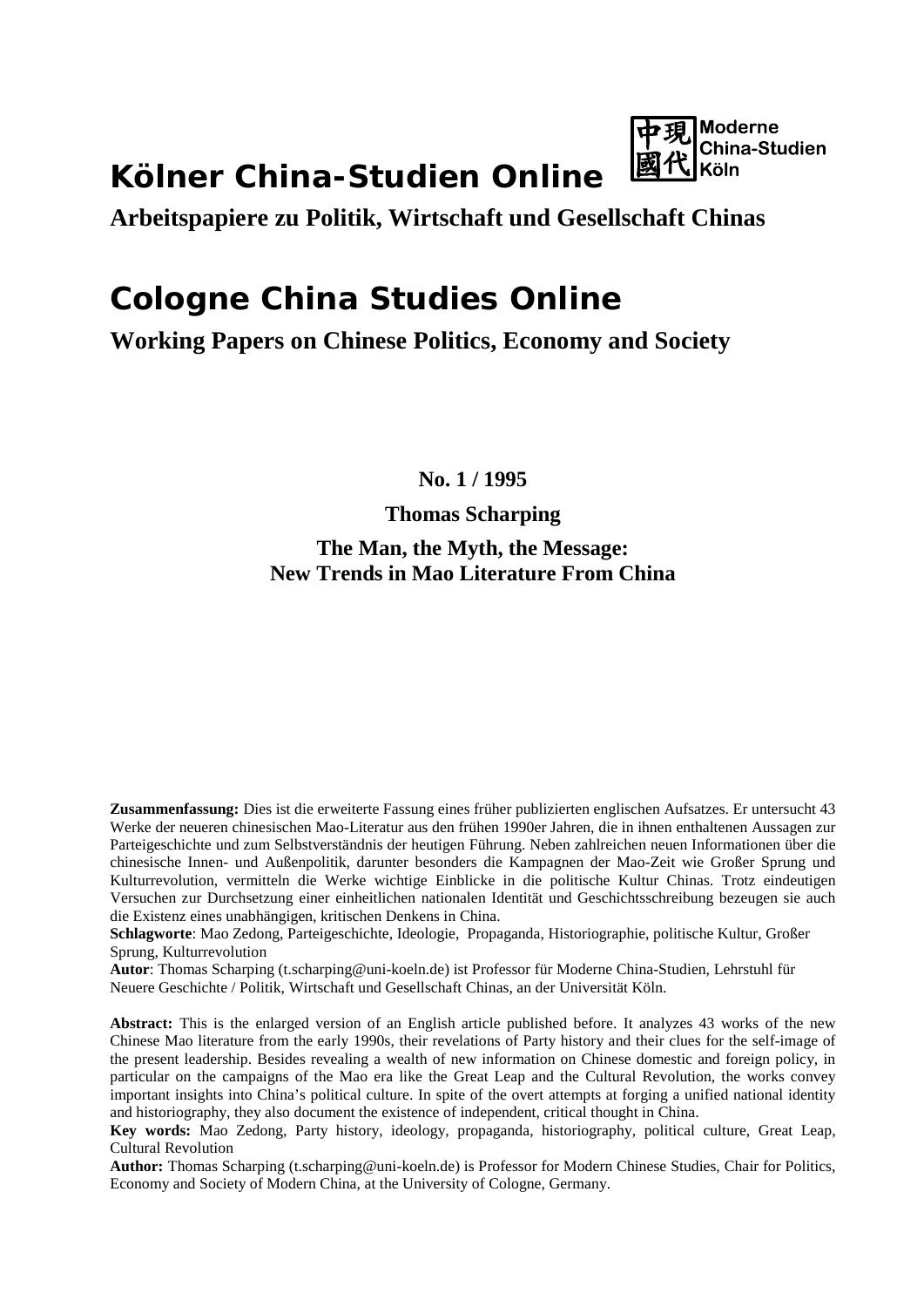# **Kölner China-Studien Online**



### **Arbeitspapiere zu Politik, Wirtschaft und Gesellschaft Chinas**

# **Cologne China Studies Online**

**Working Papers on Chinese Politics, Economy and Society**

Die Kölner China-Studien Online - Arbeitspapiere zu Politik, Wirtschaft und Gesellschaft Chinas - sind eine Veröffentlichungsreihe der Modernen China-Studien, Lehrstuhl für Neuere Geschichte / Politik, Wirtschaft und Gesellschaft Chinas, an der Universität zu Köln, Deutschland. Sie enthalten aktuelle Arbeitspapiere und frühere Analysen von andauernder Relevanz in deutscher oder englischer Sprache. Alle Studien sind nach dem Jahr ihrer Fertigstellung nummeriert und im Internet unter der Adresse [www.china.uni-koeln.de/papers](http://www.china.uni-koeln.de/papers) abrufbar. Soweit nicht anders angegeben, liegt das Copyright beim Autor.

Cologne China Studies Online – Working Papers on Chinese Politics, Economy and Society - is a publication series of Modern China Studies, Chair for Politics, Economy and Society of Modern China, at the University of Cologne, Germany. The series presents recent working papers and past analyses of continuing relevance in German or English language. All studies are numbered by year of completion and can be downloaded from the Internet address [www.china.uni-koeln.de/papers](http://www.china.uni-koeln.de/papers) . If not stated otherwise, the copyright stays with the authors.

**Moderne China-Studien, Universität zu Köln Lehrstuhl für Neuere Geschichte / Politik, Wirtschaft und Gesellschaft Chinas Prof. Dr. Thomas Scharping Albertus-Magnus-Platz 50923 Köln, Germany Tel.: +49- 221- 470 5401/02 Fax: +49- 221- 470 5406 [www.china.uni-koeln.de](http://www.china.uni-koeln.de/)**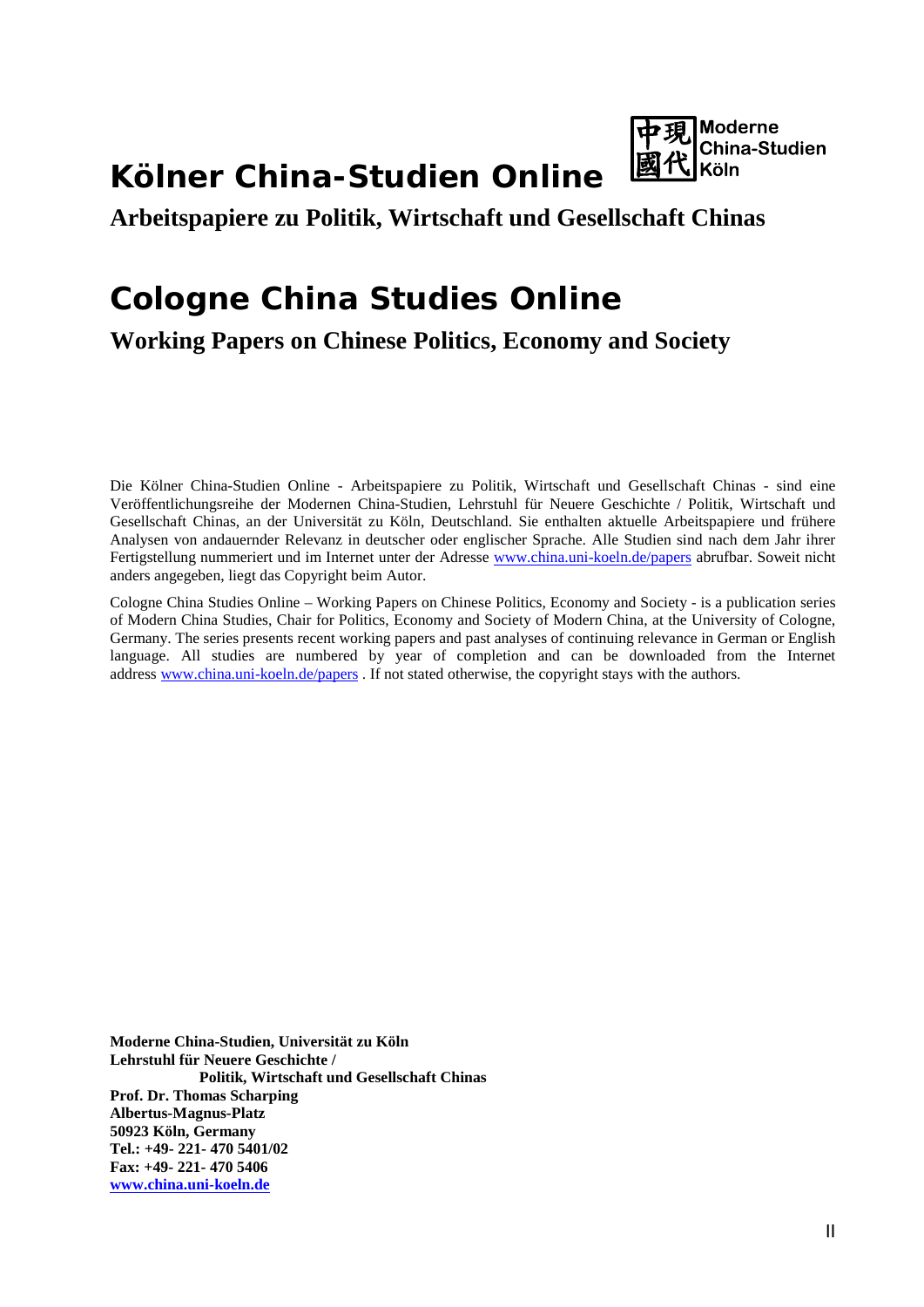## **The Man, the Myth, the Message - New Trends in Mao-Literature From China**

Thomas Scharping

Biographies and memorial literature are in vogue in China. After more than three decades in which the anonymous driving forces of history, the arid analysis of class struggle and worn-out ideological clichés dominated the scene, the traditional Chinese penchant for the personalized version of history is celebrating a happy revival. The tendency to present the past as the product of the moral behavior of great men, firmly rooted in the political culture of the country, the gusty appetite of the public for a peep show into the private lives of leaders, and the commercial instinct of a multitude of publishing houses aiming at profitable sales, have all combined to create a veritable deluge of biographies on the Chinese book market. These include works on Richard Nixon and Margaret Thatcher, Napoleon and Hitler, the Rockefellers, Hughes and Vanderbilts, the Ten Wealthiest Hongkong Tycoons, the Ten Richest Japanese, and many others. Wealth and power are the catchwords, today just as one century before.

And the craze has gone further. There are biographies of Deng Xiaoping, Zhou Enlai, many old guard revolutionaries and even relative newcomers to the Politburo such as Li Ruihuan, apparently signaling an end to the longheld taboo on publicizing private information on contemporary politicians. Another, on non-polemical biographies of Kuomintang leaders, also seems to have disappeared, with Chiang Kai-shek and Chiang Ching-kuo enjoying a wide audience on the Chinese mainland, too.

#### **Mao and the biography craze**

The most rewarding subject of biographies and memorial literature, however, has been Mao Zedong. The nostalgia of people who are suffering from the relentless push of economic reforms and yearn for the good old days when everything was clean and simple has helped to bring about the new Mao fever - which is rocking not only Chinese book shops but also the music scene, the textile industry and the curio market. A deep generation gap is noticeable in this regard. While the majority of Chinese youth in present-day China seems to view Mao as a creature from outer space, the Chairman's figure continues to haunt the dreams of the older generation. Depending on individual inclinations and experiences in life, these can be either nightmares or wish dreams.

Mao also remains a challenge for the Party. Its evaluation of the late Chairman testifies to official positions in regard to different phases of modern Chinese history. It also documents the self-image of the present leadership, its future role expectations and the degree of freedom it concedes for political debates. Vacillating between veneration and fear, co-option and rejection in its attitudes toward the Übervater, the Party has assigned no mean task to official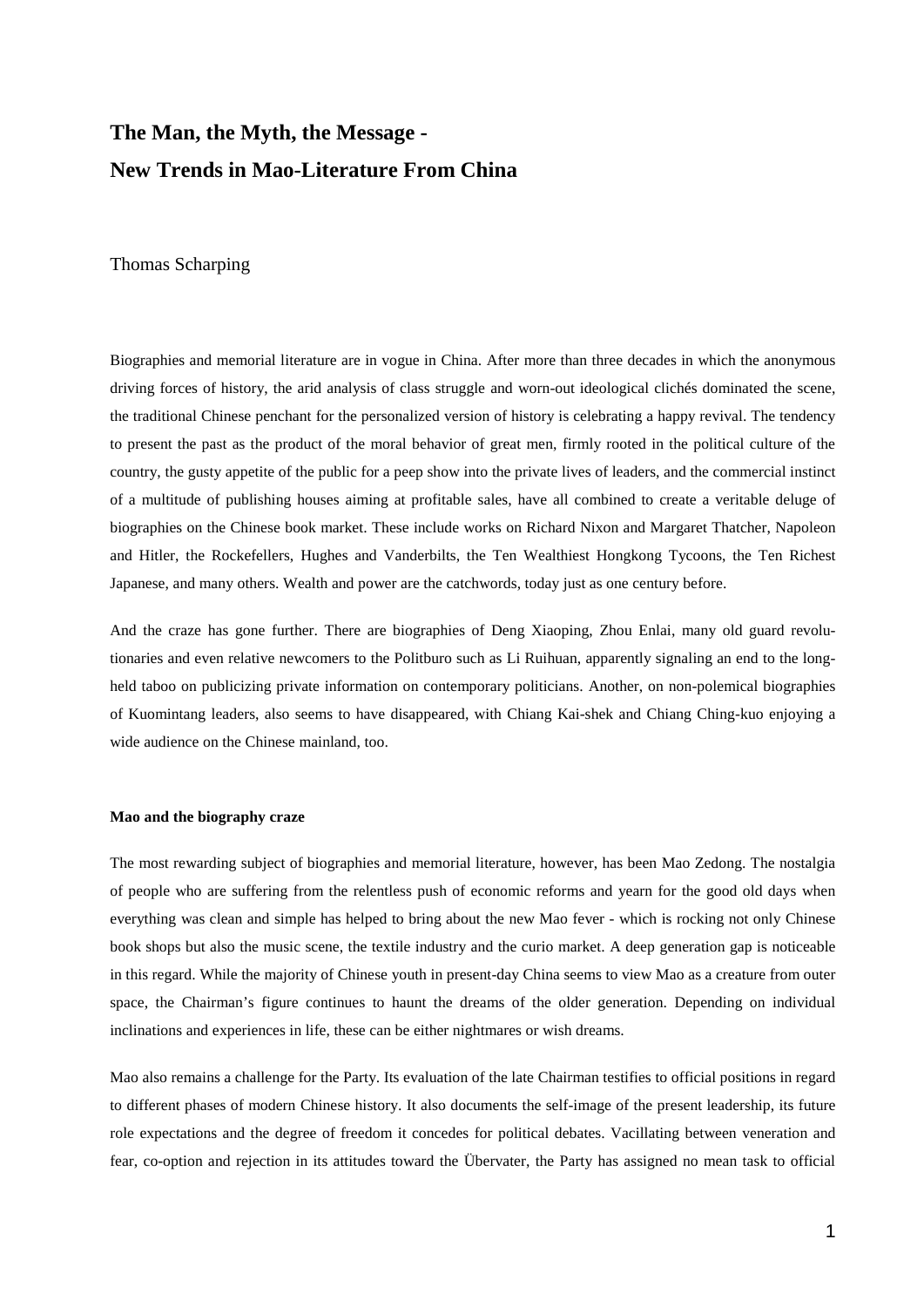propaganda. Its propaganda apparatus has been gearing up for Mao's 100th anniversary during recent years. It revived the occupation with Mao that had abated after the early 1980s. While openly restorative tendencies emerged after the crush of the Tiananmen demonstrations of 1989, the internal resistance against the resurrection of left-wing ideology became equally conspicuous later on.

Spontaneous social developments and deliberate political decisions have thus combined to create a huge corpus of new Mao-literature. The resulting volume of publications defies calculation, but rough estimates put the number of monographs at more than 100, plus innumerable articles published in historical and political journals, new editions of Mao's writings, a great number of treatises expounding his theoretical contributions, and many internally publish-ed memoirs.<sup>[1](#page-3-0)</sup>

The 43 books under review here cannot claim to exhaust the subject. Nevertheless, this collection is indicative of the new trend. It includes serious historical work which fills many blanks in Party history or provides fascinating glimpses into the political process at Zhongnanhai, and also books which degenerate into hagiographic gossip and popular myth. All the books show the still remaining taboos of political discourse and new attempts at rewriting history, but they also confirm the extent to which opinion undermining such attempts persists.

Besides grappling with the daunting size of this new literature, the scholar is confronted with a major difficulty in using such materials: documentation and citation are not up to Western standards - if present at all. In some instances new information and leaked internal documents can be checked against other reliable sources, but mostly the reader is left with the decision to believe or disbelieve. Mao biographers of long standing like Li Rui or former members of the Chairman's personal entourage should vouch for a certain authenticity, even if the danger of censoring is always there. But what about unattributed information in the works of unknown authors or circular citation without giving credit? Works published in large editions by the Central Party School or the People's Press can certainly claim to represent (parts of) current official thinking. In contrast, small publishers with more limited editions seem to concentrate on plagiarizing - but they can be just as effective at smuggling in controversial information not deemed to be ready for mass-circulation. These caveats should be borne in mind in considering the following comments on the sample of books under discussion.

#### **Genealogies**

 $\overline{a}$ 

The first group of works, a further tribute to traditional scholarship, are meticulously compiled family histories. The most elaborate example is Li Xiangwen's history of the Mao family which covers 61 people in the Mao clan and the

<span id="page-3-0"></span><sup>1</sup> For a fairly large but still incomplete bibliography confer: Wang Jin (ed.), *Mao Zedong da cidian (A Great Dictionary Concerning Mao Tse-tung)* (Nanning: Guangxi renmin chubanshe, 1992), pp. 891-1101. Other bibliographies are included in: Lu Haijiang and He Mingzhou (ed.), *Mao Zedong he ta tong shidai de ren (Mao Zedong and His Contemporaries)* (Zhengzhou: Henan renmin chubanshe, 1992), pp. 474-478; Xiao Feng and Ming Jun (ed.), *Mao Zedong zhi mi (The Enigma of Mao Zedong)* (Beijing: Zhongguo renmin daxue chubanshe, 1992), pp. 373-374; Sun Baoyi, *Mao Zedong de dushu shengya (Mao Zedong's Reading Career)* (Beijing: Zhishi chubanshe, 1993), pp. 373-375. Compare also the earlier *Mao Zedong shengping, zhuzuo yanjiu suoyin (Index to Research on Mao Zedong's Life and Works)* (Beijing: Guofang daxue chubanshe, 1987).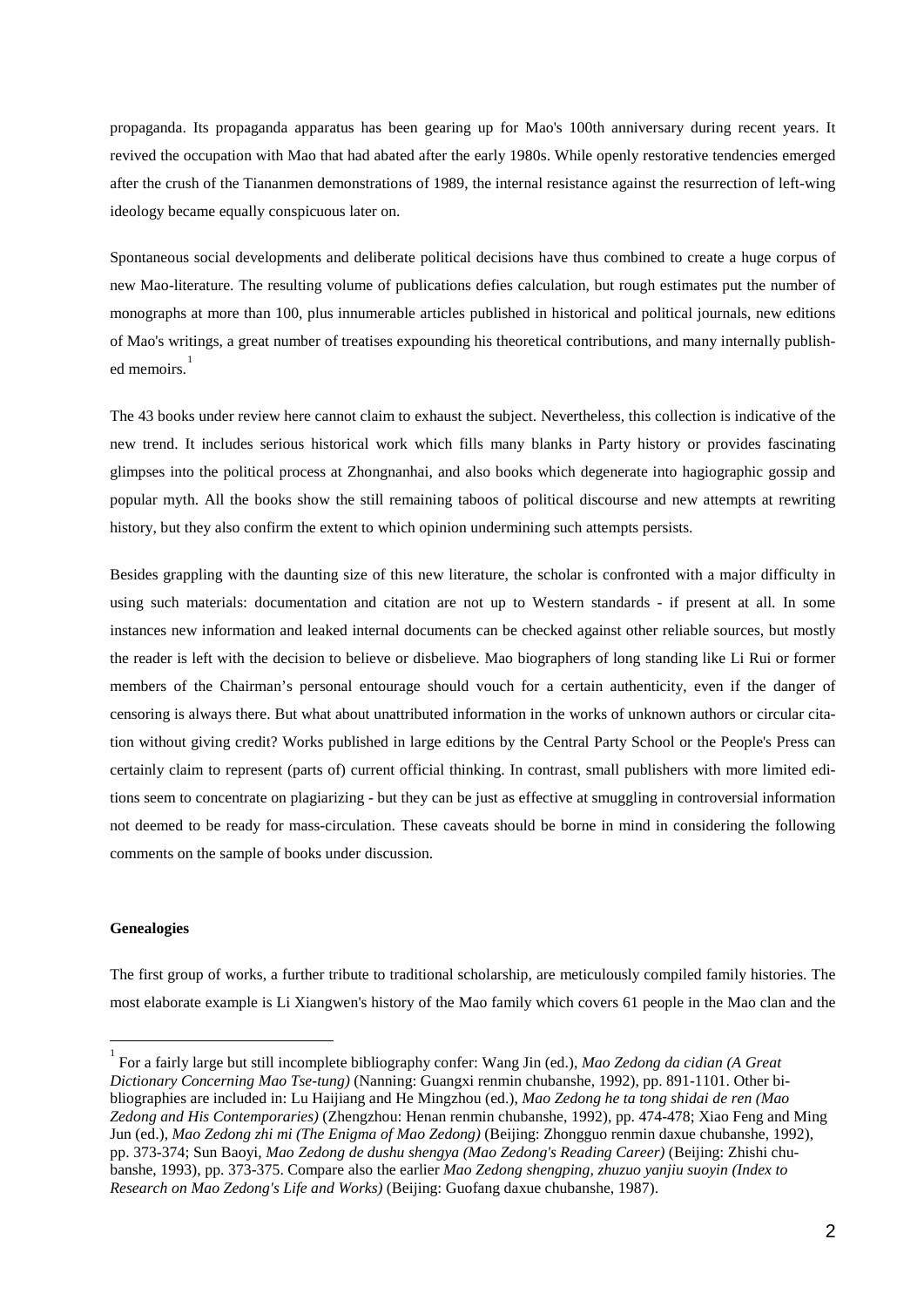families related to Mao by marriage. It includes the enterprising and profiteering abilities of Mao's father, a subject once neglected but now taken up by the official press which praises him as a model rich peasant, "knowledgeable in how to make a fortune".<sup>[3](#page-4-1)</sup> Mao is preferably pictured as an obedient son whose untiring diligence is eventually acknowledged by the strict father. Devouring his books at the border of the fields and late at night under the dim light of an oil lamp, he prepares for the wide world. Descriptions as such testify to the power of traditional role models and ideals of learning. They can totally overgrow Mao's own much more rebellious account of his childhood as he told it to Edgar Snow in 1936.<sup>[4](#page-4-2)</sup>

For the first time, the history of Mao's ten children, among them seven who died early in infancy or were lost during the wars, is recounted in detail. We learn of Mao's three oldest sons, pre-school boys entrusted to the Communist underground of Shanghai in the late 1920s where they were finally reduced to roaming the streets and begging for a living. The two surviving ones were later conducted to the Soviet Union, where they studied until the late 1940s. One of them, Mao's oldest son Mao Anying, fell in the Korean War 1950, the second one, the still surviving Mao Anqing, suffered from constant fits of mental derangement due to his experiences in early childhood. Until his retirement in the 1980s he worked in the Translation Bureau for Marxist-Leninist Classics under the Central Committee's Propaganda Department. Mao's last wife Jiang Qing gave birth to only one child: Mao's daughter Li Na, who played a role during the Cultural Revolution and later worked in the Central Committee's General Office. Six children by Mao's second wife He Zizhen either died or were handed over to peasants; only his daughter Li Min, who later worked for army offices, survived. These children attest to the ordeal of the Long March and Mao's role as a Great Procreator and Great Abandoner.

He Zizhen, who dictated her memoirs shortly before her death in 1984, is testifying to this uncanny characteristic again when she recalls her curtailed re-encounter with Mao on Mount Lushan in July 1959 after a separation and retirement of 22 years that was forced on her. And so do Mao Anqing, Li Min and Li Na, Mao's surviving children who enjoyed only sporadic access to him during his later life. <sup>[6](#page-4-4)</sup> Although the theme of abandonment is not mentioned in the accolades about the pious son, the thoughtful husband, the impartial father disinclined to family patronage, it is lurking between the lines.

 $\overline{a}$ 

<span id="page-4-0"></span><sup>2</sup> Li Xiangwen, *Mao Zedong jiashi (The Mao Family)* (Beijing: Renmin chubanshe, 1993); Edgar Snow, *Red Star Over China* (New York: Grove Press, 1973), pp. 129-138. <sup>3</sup>

<span id="page-4-1"></span>Zhongguo tongxun she (China News Agency), Hongkong: 12 January 1990.

<span id="page-4-2"></span><sup>4</sup> Li Pengcheng, *Mao Zedong yu Zhongguo wenhua (Mao Zedong and Chinese Culture*) (Beijing: Renmin chubanshe, 1993), pp. 79-90; Shi Zhongquan and Chen Dongcao (eds.), *Mao Zedong de gushi (The Mao Zedong Story*) (Beijing: Zhonggong zhongyang dangxiao, 1993), Vol. 1.

<span id="page-4-3"></span>Wang Xingjuan, *He Zizhen de lu (He Zizhen's Road)* (Beijing: Zuojia chubanshe, 1985). The reencounter has also provoked comment in: Jia Zhenqiu (ed.), *Mao Zedong waixun ji (Mao Zedong's Inspection Tours)* (Changsha: Hunan wenyi chubanshe, 1993), pp. 235-249. <sup>6</sup>

<span id="page-4-4"></span>On these children cf. also: Song Yixiu and Yang Meiye (ed.), *Mao Zedong de renji shijie (Mao Zedong's Personal Relations)* (Beijing: Hongqi chubanshe, 1992), pp. 1-24; Zheng Yi and Jia Mei (ed.), *Mao Zedong shenghuo shilu (Records of Mao Zedong's Life)* (Nanjing: Jiangsu wenyi chubanshe, 1989), pp. 44-49, 79-91; Jia Zhenqiu (ed.), *Mao Zedong's Inspection Tours*, pp. 532-542; Wang Haobin, *Ziyunxuan zhuren (The Master of the Purple Cloud Pavillon)* (Beijing: Zhonggong zhongyang dangxiao chubanshe, 1991), pp. 177-197.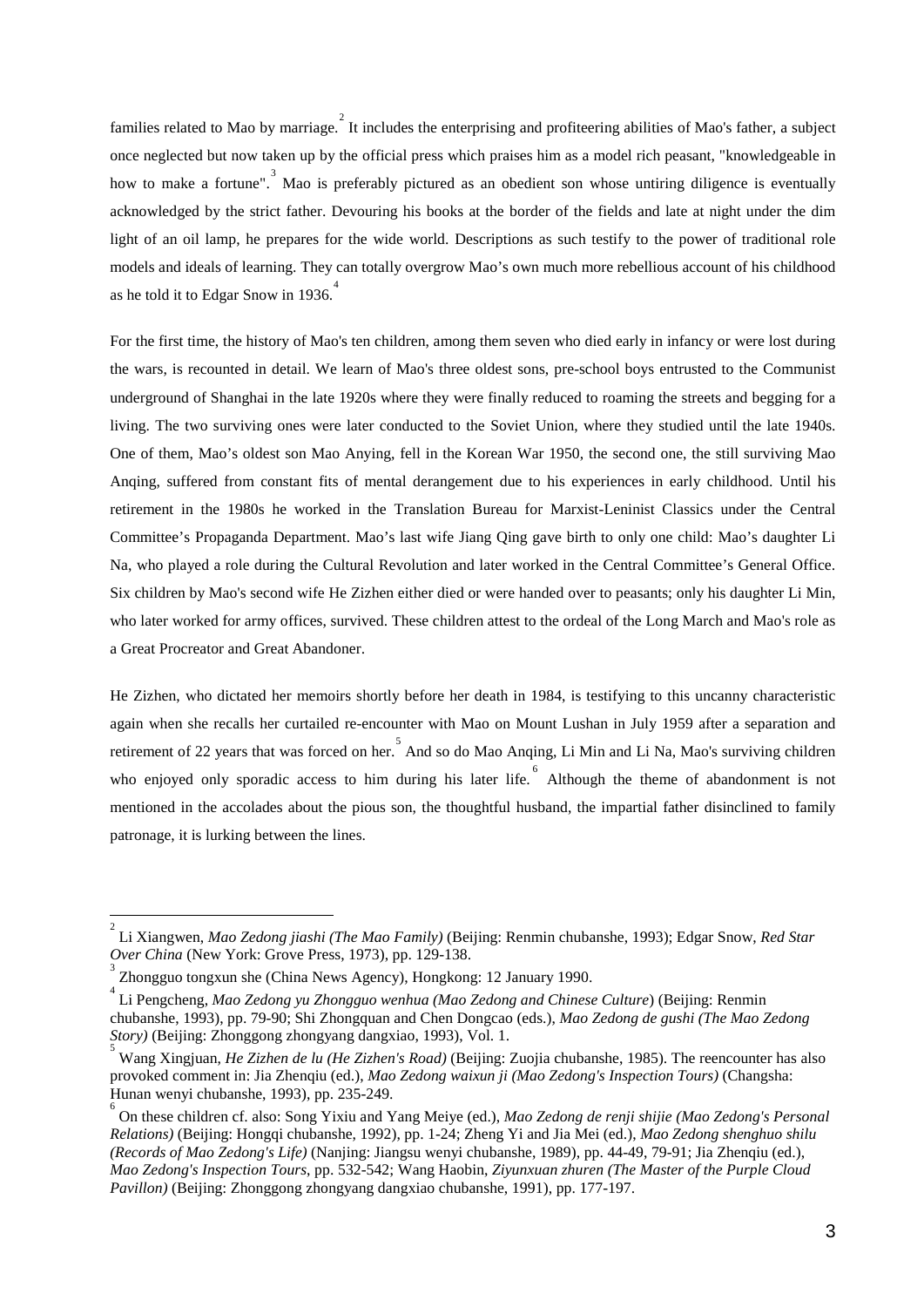Among the members of Mao's family it is Jiang Qing who has wielded the greatest political influence. Because of her involvement in the Cultural Revolution her treatment in the literature is particularly sensitive. The new books therefore either ignore her completely or seem to stick to some unpublished internal material when telling her story. In any case, it is striking that another genealogy published one year before Li Xiangwen's volume produces exactly the same text on Mao's third wife. It dwells at length on her long periods of illness in the 1950s, her four sojourns for medical treatment in the Soviet Union, her politico-cultural activities in the early 1960s and her estrangement with Mao since 1974, which led to an open clash before the Politburo and numerous denigrating remarks by the Chairman. But there is conspicuously little on the couple's co-operation during the heyday of the Cultural Revolution or the reasons why Mao kept her in the leading circle. And it is like a slip of the tongue when the fact of the Politburo's official endorsement of Jiang Qing as one of Mao's major secretaries in 1956 is briefly mentioned.<sup>[8](#page-5-1)</sup> Also rather curt is the treatment of Mao's leftist nephew Mao Yuanxin who lived with him as an adopted son, rose to prominence in the Cultural Revolution and acted as liaison between the Chairman and the Politburo from September 1975 until Mao's death and his subsequent imprisonment.

In contrast, Mao's relations to the host of wider relatives, former neighbors and friends from his native Shaoshan receive extensive treatment. In the 1950s they make pilgrimages to Beijing in order to admire their fellow villager in his new home on the imperial palace grounds. These visits cannot have been pure joy for Mao, for after the exchange of reminiscences and information the conversation unfailingly concentrates on one main concern: the request for patronage. Should we wish to believe the books, Mao seems to have been a friendly alms giver, an unwilling job broker and only a hesitating helper in political troubles. Asked by an embarrassed township administration to assist in the assignment of class status to his own family, he is supposed to have pleaded for their partial expropriation as rich peasants.

#### **Mao the bibliophile**

-

Loving care is given to the presentation of Mao the bibliophile. We now have another book by the prolific Li Rui, who details the reading matter of the young student Mao.<sup>[10](#page-5-3)</sup> There is nothing really new in the volume as it basically repeats the mixture of traditional works, popular novels, Yan Fu translations of Western philosophers and early revolutionary journals from China which Mao mentioned to Edgar Snow in 1936. More interesting is a monograph

<span id="page-5-0"></span><sup>7</sup> Pei Jian, *Mao Zedong de jiashi (Mao Zedong's Family)* (Beijing: Qunzhong chubanshe, 1992), pp. Some further details on the beginnings of the Mao-Jiang relationship in 1937-38 are supplied in: Zheng Yi and Jia Mei (ed.), *Records of Mao Zedong's Life*, pp. 253-262. <sup>8</sup>

<span id="page-5-1"></span>Li Yinqiao, *Zai Mao Zedong shenbian shiwu nian (15 Years at Mao Zedong's Side)*, (Shijiazhuang: Hebei renmin chubanshe, 1993), p. 54; Nan Guang (ed.), *Mao Zedong he ta de si da mishu (Mao Zedong and His Four Major Secretaries)* (Guiyang: Guizhou minzu chubanshe, 1993), p. 217. Jiang Qing's position is also mentioned in passing by Quan Yanchi, *Lingxiu lei (Tears of the Leader)* (Beijing: Zhonggong zhongyang dangxiao chubanshe, 1990), p. 83.

<span id="page-5-2"></span><sup>9</sup> Li Xiuqing (ed.), *Mao Zedong de qinqing, xiangqing, yuqing (Mao Zedong's Relatives, Fellow Villagers and Friends)*, (Shenyang: Liaoning renmin chubanshe, 1992); Pei Jian, *Mao Zedong's Family*, pp.170-196. 10

<span id="page-5-3"></span>Li Rui, *Zaonian dushu shenghuo Mao Zedong (The Reading Matter of the Young Mao Zedong)* (Shenyang: Liaoning renmin chubanshe, 1992). Compare also: Feng Wenbin (ed.), *Mao Zedong yu qingnian (Mao Zedong and Youth)* (Shenyang: Liaoning renmin chubanshe, 1992), pp. 295-300.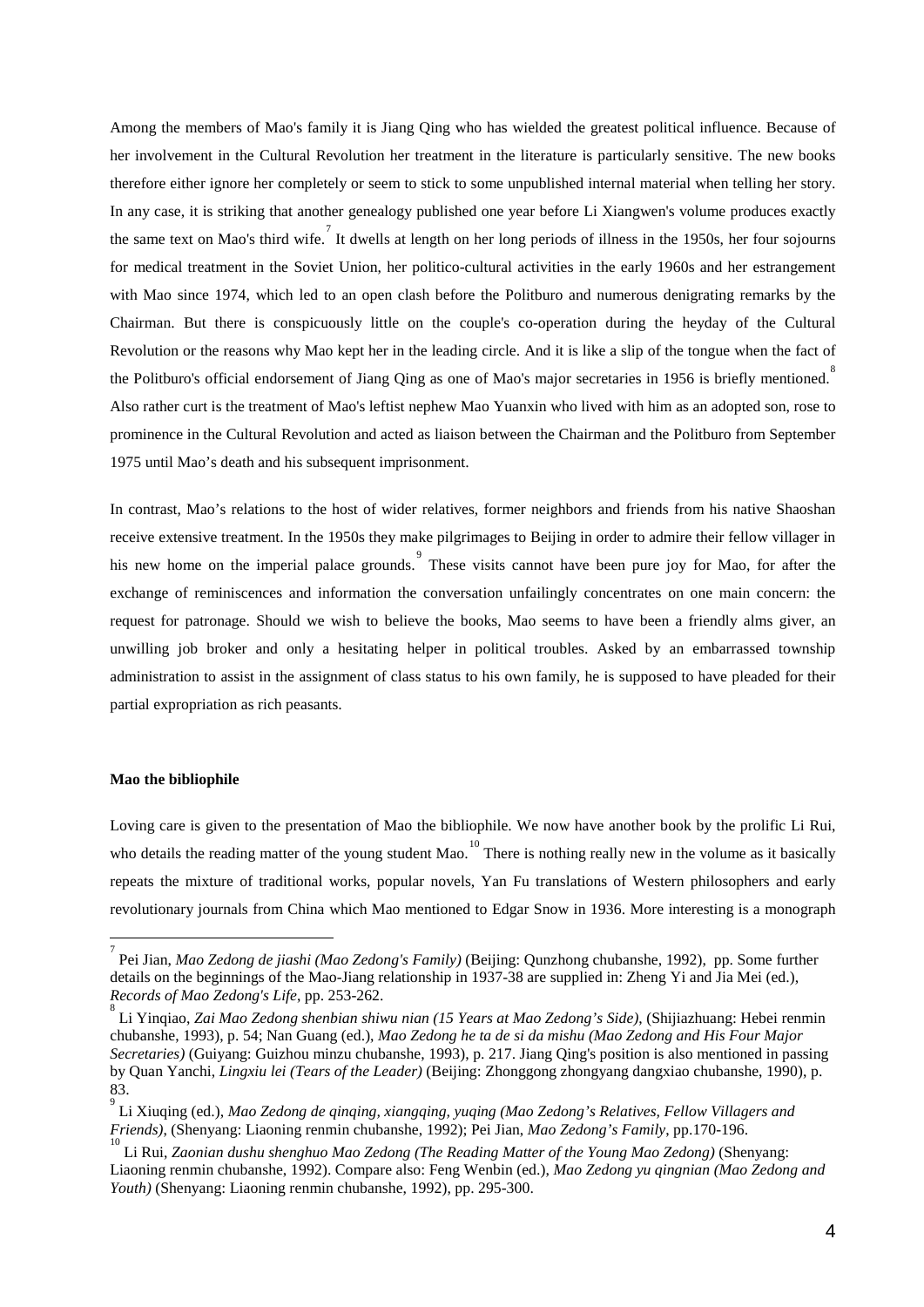by Mao's personal librarian on the reading habits of the accomplished politician since the 1950s.<sup>[11](#page-6-0)</sup> It contains the same list of some eight to ten preferred Marxist-Leninist classics that have been cited over and over again in the Party's ideological debates. Marx's *Capital* was not taken up again by Mao after 1954, and the last concentrated treatise on the theoretical works of Communism seems to have been in 1958 with his comments on Stalin's *Economic Problems of Socialism in the USSR*.

With the one major exception of Lu Xun, Mao's readings in Western or modern Chinese literature are equally limited. They are decidedly less impressive than the incidental portraits of him as an erudite traditional scholar. Just like a literatus of old, he is shown travelling with two wooden book cases full of dictionaries, Tang poems and other classical works. The "romantics" Li Bai (701-762), Li He (790-816) and Li Shangyin (812-859) are among his favourite poets. During the Chengdu conference of 1958 he is reported to have read all the old regional gazetteers of Sichuan, and it is noted with every sign of approval that he is one of the few Chinese who has read every one of the 24 dynastic annals. His studio in Zhongnanhai includes not only the conventional encyclopedic series of the Qing period but also the rare, huge Ming Yongle Encyclopedia, yet his favorite work on the bedside table is a torn copy of Sima Guang's Zizhi Tongjian (Comprehensive Mirror for Aid in Government) from the 11th century.<sup>[12](#page-6-1)</sup> Such is Mao's immersion in classical literature that he is said to have bewildered Lin Biao by quoting unfathomable classical aphorisms, provoking the latter's nervous rush to the telephone and consultation of a dictionary.<sup>[13](#page-6-2)</sup> Mao's librarian recalls the Chairman as a great collector amassing a private library of 70,000 volumes. Some readers might remember that this was accomplished at the same time as other private collections were ransacked in 1966 and the books were burning on Beijing streets.

#### **Mao the strategist**

 $\overline{a}$ 

Balancing this portrait of Mao as the literary recluse in his latter days are reminiscences of his role as the strategist of revolutionary warfare. Here we have a work of the staff officer and later military instructor Guo Huaruo who accompanied Mao from 1926 to 1939 during the guerrilla campaigns in southern Jiangxi and on the Long March.<sup>[14](#page-6-3)</sup> Another volume dwells on the mastermind of the Yan'an base area. It stresses Mao's persuasive skills in public relations and united front activities, his (mostly practical and policy orientated) theoretical contributions and his first intensive reading of Communist classics. The book draws on numerous Yan'an memoirs published in recent years which complement the travel accounts of visitors to the base area during the late 1930s and early 1940s. It also

<span id="page-6-0"></span><sup>11</sup> Sun Baoyi, *Mao Zedong's Reading Career*; Wu Yi and Wen Xianzhu (ed.), *Mao Zedong dushu yu xiewen (Mao Zedong as a Reader and Writer)*, (Beijing: Zhonggong zhongyang dangxiao chubanshe, 1993). For recollections of another of Mao's librarians cf.: Zheng Yi and Jia Mei (ed.), *Records of Mao Zedong's Life*, pp. 211-224.; Guo Simin, *Wo yan zhong de Mao Zedong (Mao Zedong as Witnessed by Me)* (Shijiazhuang: Hebei renmin chubanshe, 1992), pp. 151-156. Also the earlier: Gong Yuzhi, Pan Xinzhi and Shi Zhongxuan (ed.), *Mao Zedong de dushu shenghuo (Mao Zedong's Reading Life)* (Beijing: Sanlian shudian, 1986). <sup>12</sup>

<span id="page-6-1"></span>Cf. also: Guo Jinrong, *Mao Zedong de huanghun suiyue (The Twilight Years of Mao Zedong)* (Hongkong: Tiandi tushu, 1990), pp. 53-74, 89-102, 122-138.

<span id="page-6-2"></span>Nan Guang, *Mao Zedong and His Four Major Secretaries*, p. 276. <sup>14</sup>

<span id="page-6-3"></span><sup>&</sup>lt;sup>14</sup> Fan Hao, *Mao Zedong he ta de guwen (Mao Zedong and His Advisor)*, (Beijing: Renmin chubanshe, 1993). <sup>15</sup> The March 2001 of the March 2001 of the March 2001 of the March 2001 of the March 2001 of the March 2001 of th

<span id="page-6-4"></span>Zhang Xixian et al., *Mao Zedong zai Yan'an (Mao Zedong in Yan'an)* (Beijing: Jingguan jiaoyu chubanshe, 1993).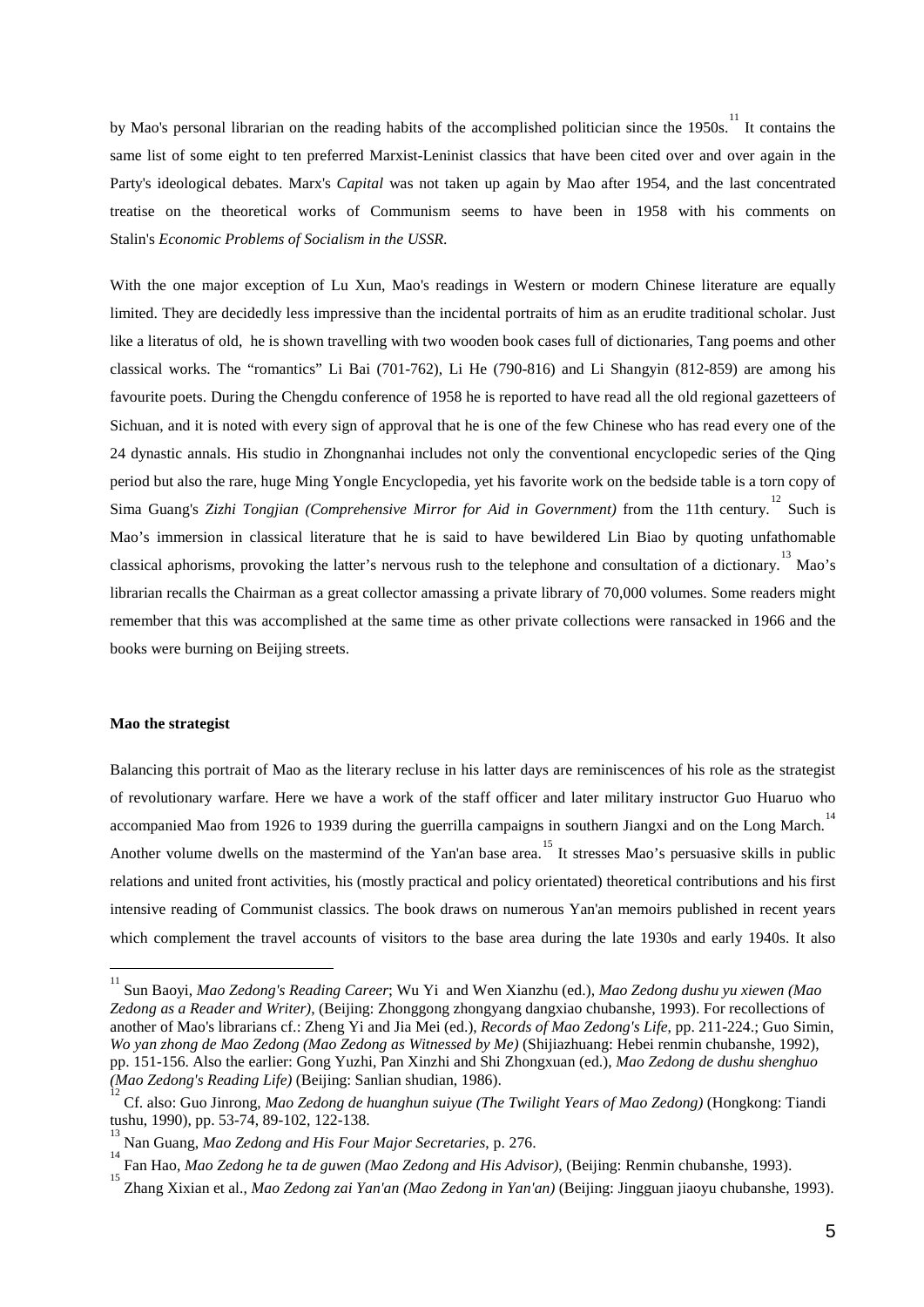contains an interesting summary on changes in the CCP leadership between the sixth and seventh Party congresses from 1928 to 1945. Although the passages on Mao's eclipse during 1931-34 continue to be unclear, the staffing and organizational set-up of the Politburo and Secretariat, which were long treated as Party secrets, are discussed in great detail. Especially revealing is new information on the intricate maneuvering between Mao and Stalin's follower Wang Ming after the latter's return to China in November 1937. It confirms that Mao's formal appointment to Chairman of the Politburo and Chairman of the CC Secretariat was due to a Politburo decision of 20 March 1943.

In contrast, the memoirs of Mao's bodyguard Yan Changlin, which cover the last year of the Yan'an base and the period 1946-1951, have very little political content. <sup>[16](#page-7-0)</sup> The book is mainly limited to anecdotes about Mao's march through North China during the military campaigns of the civil war. A similar case are the memoirs of Li Yinqiao who commanded Mao's bodyguards and was a close witness of Mao's life from 1947 to 1962.<sup>[17](#page-7-1)</sup> Like Yan Changlin he also had no access to political decision-making.

#### **Reminiscences of companions**

Following Yan Changlin and Li Yinqiao, numerous other reminiscing body guards, doctors, secretaries, interpreters, nurses, photographers, pilots, train attendants, and comrades in arms, dance and conversation, have taken up the pen to recall their encounters with the Chairman. Much of it is sycophantic, but some books have assembled worthwhile personal recollections. A rather uneven volume on Mao and Chinese youth combines trite adorations of Mao's youth work in Yan'an with more matter-of-fact statements on Mao's own youth during the early Republican period.<sup>[18](#page-7-2)</sup> Mao's former class-mates Xiao San and Zhou Shizhao provide a contribution culled from previous publications.

More original is a volume which brings together many witnesses of Mao in daily life such as members of his family and various attendants. Mostly restricted to minor episodes, it occasionally touches high politics such as veteran Republican politician Zhang Shizhao's daughter's account of her father's plea for a reconciliation between Mao and Liu Shaoqi and Mao's terse refusal in a letter in March [19](#page-7-3)67.<sup>19</sup> Similar in character is a collection of five memorial articles under the flowery title *Tears of the Leader*. [20](#page-7-4) With a print run of 425.000 copies it is clearly intended for mass consumption. The most noteworthy piece here is a further contribution by the former head of Mao's bodyguards, Li Yinqiao.<sup>[21](#page-7-5)</sup> It is a defense of Mao's stand in the Great Leap Forward and during the subsequent conflict with Politburo member Peng Dehuai, pleading that his behavior stemmed from deception by lower levels and outright provocation by Marshal Peng. This article also contains the aside that reports in September 1959 about

 $\overline{a}$ 

<span id="page-7-0"></span><sup>16</sup> Yan Changlin, *Jingwei Mao Zedong jishi (The Notes of Mao Zedong's Bodyguard)* (Changchun: Jilin renmin chubanshe, 1992). The book was published before in two parts under different titles by the Worker's Press and China Youth Press.

<span id="page-7-1"></span><sup>17</sup> Li Yinqiao, *15 Years at Mao Zedong's Side.* <sup>18</sup>

<span id="page-7-2"></span>Feng Wenbin (ed.), *Mao Zedong and Youth*.

<span id="page-7-4"></span><span id="page-7-3"></span><sup>&</sup>lt;sup>19</sup> Zheng Yi and Jia Mei (ed.), *Records of Mao Zedong's Life*, pp. 79-91.

Quan Yanchi, *Tears of the Leader*.

<span id="page-7-5"></span>*Ibid*, pp. 1-32.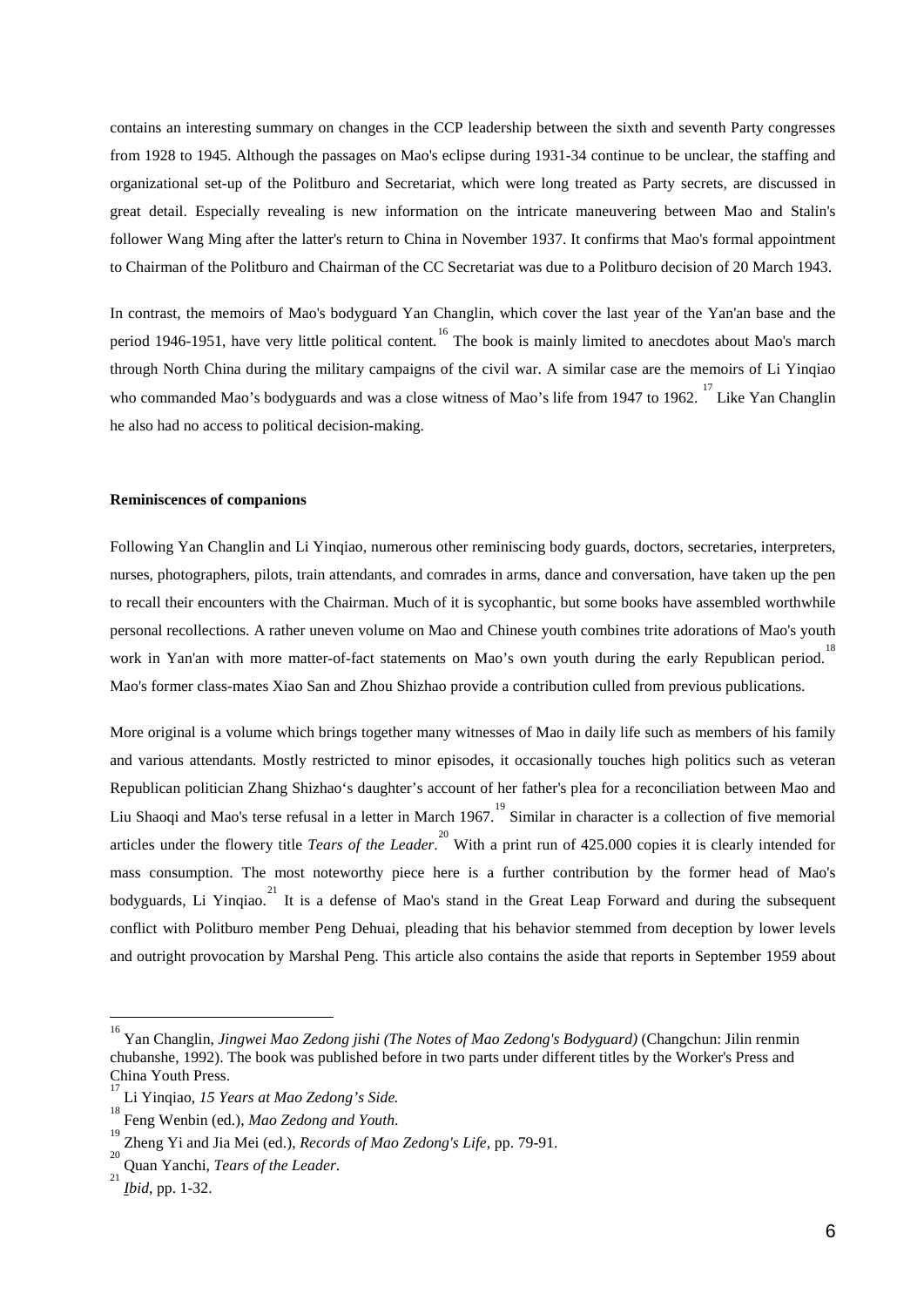mass starvation in Anhui, Henan, Shandong and other provinces were made available to the then six members of the Politburo Standing Committee only.

The memorial literature stays well within the bounds of propriety, but it contains enough examples to corroborate the story of Mao's fondness for young, pretty nurses or dance-companions.<sup>[22](#page-8-0)</sup> Whispering during the Politburo's Saturday-night dances in Zhongnanhai or other social events is frankly acknowledged to have been a good source of underground information, with the Chairman playing the *agent provocateur*, torn between his love for the rebellious and his preference for the submissive. Mao's secretary Mei Bai recalls a dance preceding the April 1959 Central Committee plenum in Shanghai:

Before the session I went to Mao and he asked me: "Do you know Hai Rui [the upright 16th century official who dared to criticize the emperor]?" And he added: "I wish there would be more Hai Ruis in China." I asked: "Is it about getting big fish on the hook?" He answered: "No. I just danced with a comrade. I asked her about work conditions in Shanghai. She replied only that she was an university professor and could not comment. I said, Are you not interested in politics? She replied, Interest is not the question - I don't dare to take interest. I asked her, how she thought about [Shanghai Party boss] Ke Qingshi? She said, I dare to comment even less. I then asked, And what about me? She said, You are brilliant and great. It seems, this professor had only limited trust in me.<sup>2</sup>

Mei Bai adds a dry note on the correct handling of contradictions within the Chairman: "On the next day's meeting Mao Zedong spoke about Hai Rui. He said to me: 'I regret having spoken about Hai Rui. If a Hai Rui would really turn up, I probably couldn't bear it."<sup>[24](#page-8-2)</sup> Defense minister Peng Dehuai, who took up the challenge and criticized the ill-founded Great Leap Forward, thereby provoking his violent dismissal by Mao, later testified to the aptness of his remark.

Sixteen years later the jolly choleric was living in solitude. One of his last two nurses-cum-confidantes, former ballet trouper Meng Jinyun, confided in a ghost-writer to publish her memoirs in Hongkong<sup>[25](#page-8-3)</sup>, while the other, train-attendant-turned-private- secretary Zhang Yufeng, wrote a book and an article herself.<sup>[26](#page-8-4)</sup> These are eerie recollections about an old man suffering from constant geriatric ailments since 1971, dependent on tales from informants and documents read aloud, reduced to mumbling and scribbling hardly intelligible Supreme Instructions, driven incognito to a car park at Wangfujing in order to risk a last silent glance at city life from behind the sedan's curtain. Access to Mao was tightly controlled, as he was effectively secluded from even most Politburo members. With mistrust and skepticism taking hold of him more and more, he was increasingly withdrawing to an inner world peopled by the archetypes of the Peking opera and classical literature.

Like Peng Dehuai, China's famous philosopher Liang Shuming is well known as an object of Mao's ire. Among the dozens of hagiographic books on Mao Zedong is a volume on his connections to this living legend of Confucianism,

<span id="page-8-0"></span> $\frac{1}{22}$ Zheng Yi and Jia Mei (ed.), *Records of Mao's Life*, pp. 103-105, 134-138; Jia Zhenqiu, *Mao Zedong's Inspection Tours*, pp. 217-234.

<span id="page-8-1"></span>Jia Zhenqiu (ed.), *Mao Zedong's Inspection Tours*, pp. 195. <sup>24</sup>

<span id="page-8-3"></span><span id="page-8-2"></span><sup>&</sup>lt;sup>24</sup> Ibid.<br><sup>25</sup> Guo Jinrong. *The Twilight Years of Mao Zedong*. Guo Jinrong, *The Twilight Years of Mao Zedong*. <sup>26</sup>

<span id="page-8-4"></span>Zhang Yufeng, *Mao Zedong yishi (Unrecorded Facts About Mao Zedong)* (Changsha: Hunan renmin chubanshe, 1989); Zheng Yi and Jia Mei (ed.), *Records of Mao Zedong's Life*, pp. 169-194.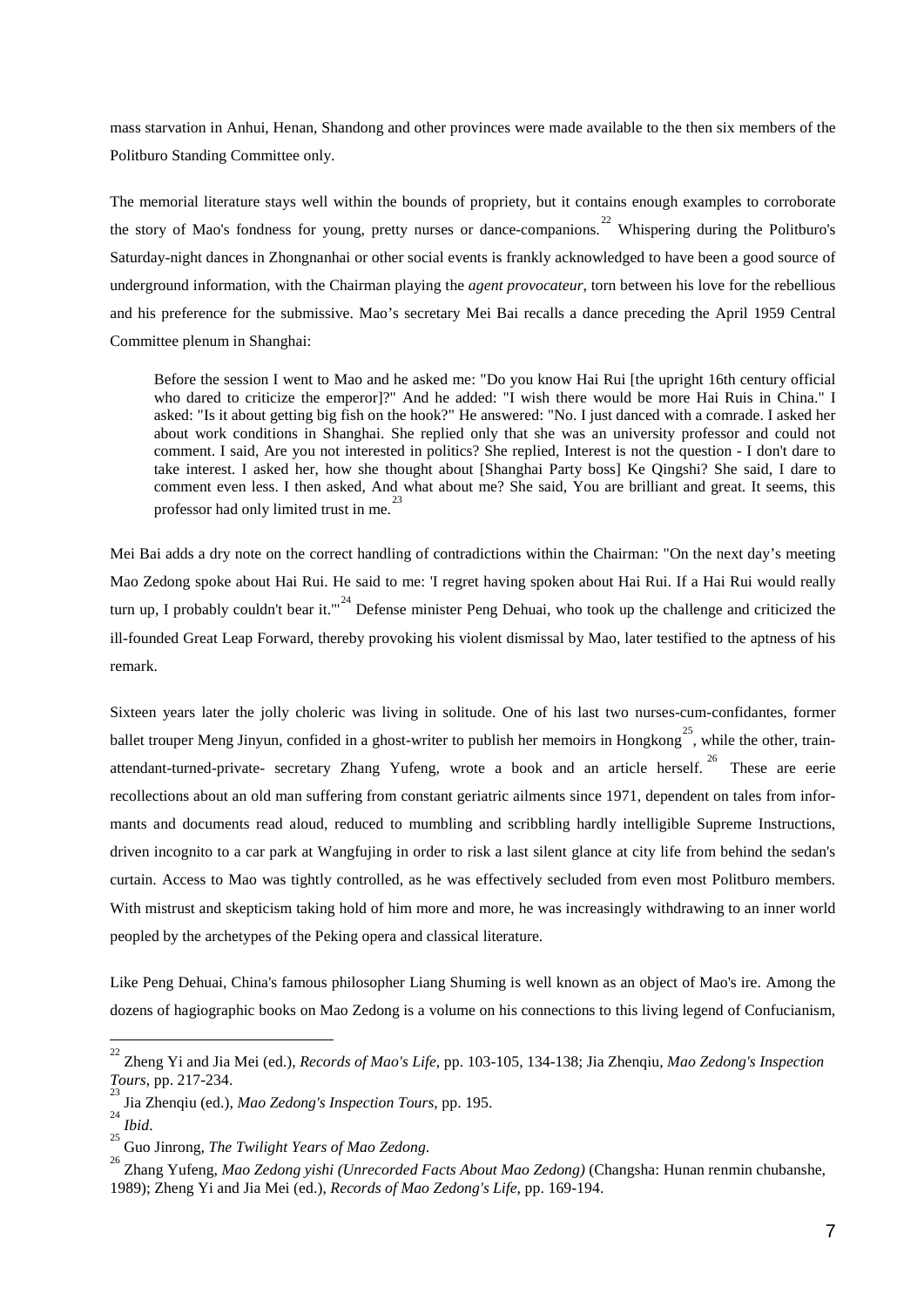a relationship which lasted from 1918 until the notorious duel of words in September 1953.<sup>[27](#page-9-0)</sup> In essence, the book is a tribute to Liang rather than an eulogy to Mao. It offers the full background to the clash between the two equally obstinate men, acclaims Liang's opposition to the Cultural Revolution and records his steadfast refusal to accept class struggle as the key to all historical progress.

#### **Mao and the Soviet Union**

 $\overline{a}$ 

One of the few books on Mao with foreign policy implications has been published by the Central Party School.<sup>[28](#page-9-1)</sup> It introduces the Chairman in hymnal tones: "In the East of the world, a venerable, great country is rising, a country of outstanding men, a blessed land that has produced generations of heroes..." But this disguises the main subject: the troubled relations between the Soviet Union and the CCP. This is hardly new to the Western reader who has followed the long-time research into the relationship, or to the Chinese cadre who has read the many internal publications on it. But for the general public in China it means breaking another taboo. In 690 pages the book painstakingly lists all the mistakes of Stalin's China policy, from his misjudgment of the Kuomintang in 1925 to his lack of support for the Chinese side during the Korean War in 1950, from his opposition against the Chinese peasant movement to his concern about pro-American and anti-Soviet forces in the CCP. There is some new information on the secret Mikoyan visit to China of April 1948, the Liu Shaoqi return visit to Moscow in May 1949 and the drawnout negotiations for a friendship treaty from December 1949 to February 1950. "It should be both tasty and handsome!" was Mao's guideline for the long face-saving exercises whose substance, as it turns out, was to cancel the Soviet prerogatives contained in the Yalta agreements and the embarrassing 1945 friendship treaty with Kuomintang China. [29](#page-9-2)

The Central Party School surely sticks to Mao's old formula for evaluating Stalin: 70 % good, 30 % bad. But by experienced dialectics this turns into 70 % text on Stalin's mistakes and 30 % on his positive contributions. Confirmation that Sino-Soviet relations can be discussed in a more frank way also comes form Mao's doctor Wang Haobin. In his otherwise disappointing memoirs he quotes the gist of Mao's opposition to Khrushchev's 1958 proposal for a joint fleet on a 50:50 basis: "Even in Yuan Shikai's unequal treaties with Japanese imperialism there were 51% for Yuan Shikai and 49% for the Japanese..."<sup>[30](#page-9-3)</sup>

Unfortunately, the Mao-Khrushchev relationship which was also tense on the personal level is not further scrutinized. The reminiscences of Mao's translator on the world conference of all Communist Parties in Moscow 1957 remain faint and imprecise. Besides some brief information on a meeting between the Chinese Party chief and

<span id="page-9-0"></span><sup>27</sup> Wang Donglin, *Liang Shuming yu Mao Zedong (Liang Shuming and Mao Zedong)* (Changchun: Jilin renmin chubanshe, 1989). For the text of Mao's diatribes against Liang see also: *Mao Zedong xuanji (Mao Zedong's Se lected Works*), Vol. V, (Beijing: Renmin chubanshe, 1977), pp. 107-115.

<span id="page-9-1"></span>Liu Jiecheng, *Mao Zedong yu Sidalin (Mao Zedong and Stalin)* (Beijing: Zhonggong zhongyang dangxiao chubanshe, 1993). 29

<span id="page-9-2"></span>Cf. also the recollections of Mao's interpreter in Moscow in: Zheng Yi and Jia Mei (ed.), *Records of Mao Zedong's Life*, pp. 26-43.

<span id="page-9-3"></span>Wang Haobin, *The Master of the Purple Cloud Pavillon*, pp. 141-142.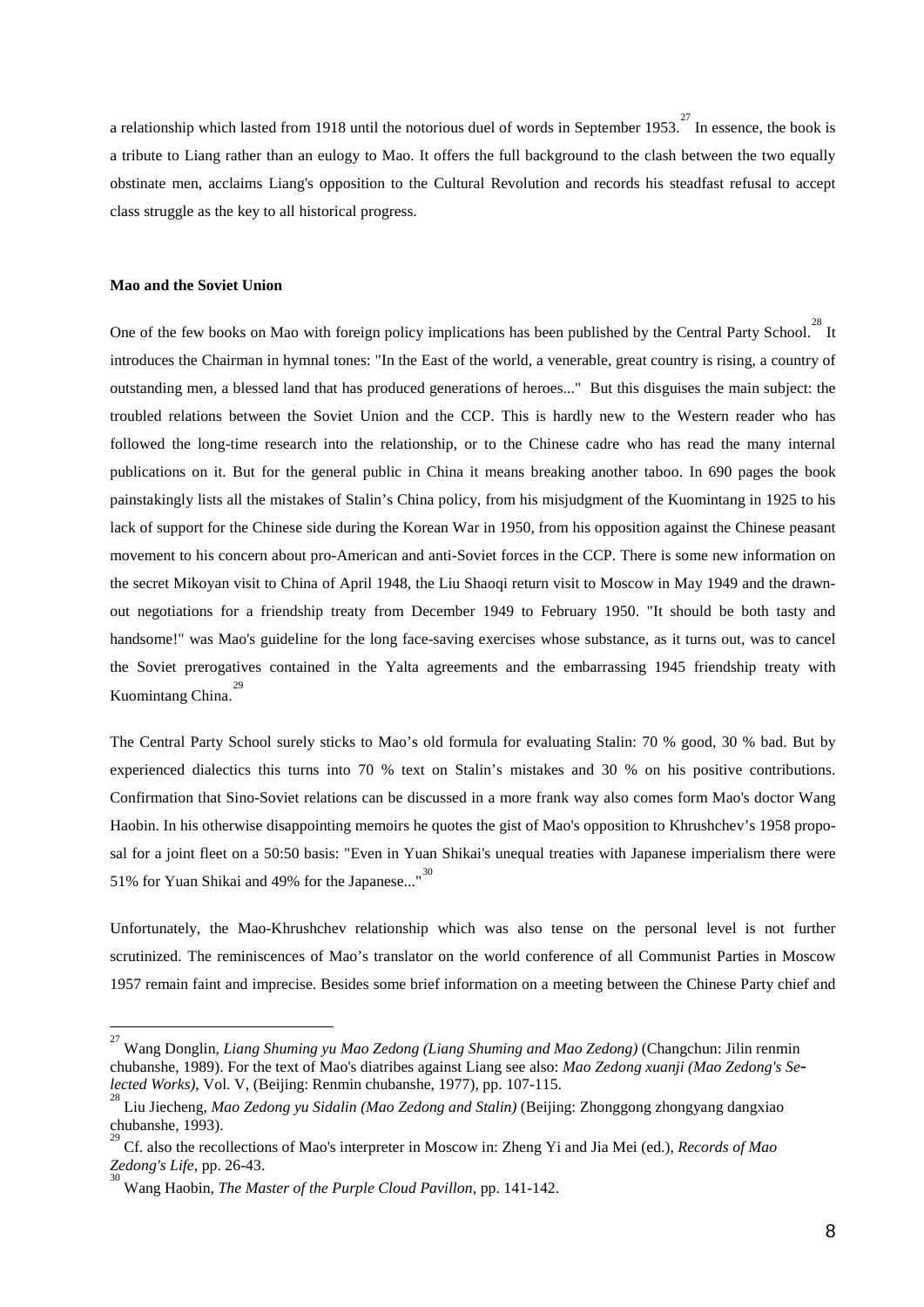his Polish colleague Gomulka, they are only atmospheric. <sup>[31](#page-10-0)</sup> They are included in a collection of 73 memoirs that are mostly less interesting or have been published before. The book also contains articles by Western visitors of Mao's like Richard Nixon, Henry Kissinger, Edward Heath or Franz Josef Strauss.

#### **Mao and XXX**

-

In addition to the above sources there is a whole class of secondary literature with endless variations on the theme "Mao Zedong and xxx", making use of memoirs published elsewhere. Among the better ones is a volume on 46 of his personal acquaintances in Party, educational, intellectual, united front and foreign visitor circles.<sup>[32](#page-10-1)</sup> The list is limited to persons in (mostly posthumous) grace, as all followers of Mao from the Party's Cultural Revolution group are banished. The same procedure applies to such special and close advisors from the Politburo as security chief Kang Sheng, who gained lasting "merits" by compiling dossiers against true or alleged Party enemies, or Wang Dongxing, the commander of the Central Committee's guard regiment and chief administrator of the Zhongnanhai compound, who also assisted in the selection and grooming of entertaining nurses. Similar works are largely repetitive with some new information or additional cast every once in a while.<sup>[33](#page-10-2)</sup> In one instance, episodes from memorial literature are brought together to produce a rambling private biography.<sup>[34](#page-10-3)</sup>

Often these compilations touch briefly upon the fate of Mao's erstwhile colleagues during the Cultural Revolution. The general tendency is for an expurgated version, leaving out the cruel facts and craving for some ultimate reconciliation with a well-intentioned but erring Chairman - if not in life, then in ideal. Nowhere do the accounts reach the gruesome density of earlier personal recollections by the victims of the Cultural Revolution which were produced in the political thaw of the mid-1980s.<sup>[35](#page-10-4)</sup> It is indicative that the names of Liu Shaoqi and Deng Xiaoping are often dropped. Their clashes with Mao during the early 1960s are hardly mentioned. In those cases where Liu turns up, the details of his death are never mentioned. While the low points of Deng Xiaoping's career are mostly glossed over, among the high points mentioned is the Politburo meeting presided over by Mao on 12 December

<span id="page-10-0"></span><sup>31</sup> <sup>51</sup> Guo Simin, *Mao Zedong as Witnessed by Me, pp. 111-120.* 

Song Yixiu and Yang Meiye (ed.), *Mao Zedong's Personal Relations*. 33

<span id="page-10-2"></span><span id="page-10-1"></span>The following monographs have been checked: Lu Haijiang and He Mingzhou (ed.), *Mao Zedong and His Contemporaries*, with 80 figures in Mao's youth as well as later acquaintances among renowned Republican politicians, CCP leaders, scholars and foreigners; Yu Jundao and Li Jie (ed.), *Mao Zedong jiaowang lu (Records of Mao Zedong's Social Contacts)* (Beijing: Renmin chubanshe, 1991), with 57 personages of the same composition; Xue Jianhua, *Mao Zedong he ta de youpai pengyou (Mao Zedong and His Rightist Friends)* (Chengdu: Sichuan renmin chubanshe, 1992), with 13 intellectuals, capitalists and former KMT politicians; Yu Hui and Zhong Hua (ed.), *Lingxiu jiaowang shilu xilie: Mao Zedong (The Encyclopedia of Leader's Contacts: Mao Zedong)* (Chengdu: Sichuan renmin chubanshe, 1992), with 75 Party leaders, united front contacts, intellectuals, family members and foreigners; Sun Qin'an and Li Shizhen (ed.), *Mao Zedong yu mingren (Mao Zedong and Famous Personages),* 2 Vol., (Nanjing: Jiangsu renmin chubanshe, 1993), with 182 intellctuals.<br><sup>34</sup> Hai Lude (ed.), *Shenghuo zhong de Mao Zedong (Mao Zedong in Life)* (Beijing: Hualing chubanshe, 1989).

<span id="page-10-3"></span>Hai Lude (ed.), *Shenghuo zhong de Mao Zedong (Mao Zedong in Life)* (Beijing: Hualing chubanshe, 1989). <sup>35</sup>

<span id="page-10-4"></span>Compare in particular: Zhou Ming (ed.), *Lishi zai zheli chensi (Here History Is Steeped in Thought)* (Beijing: Huaxia chubanshe, 1986-1989), 6 Volumes.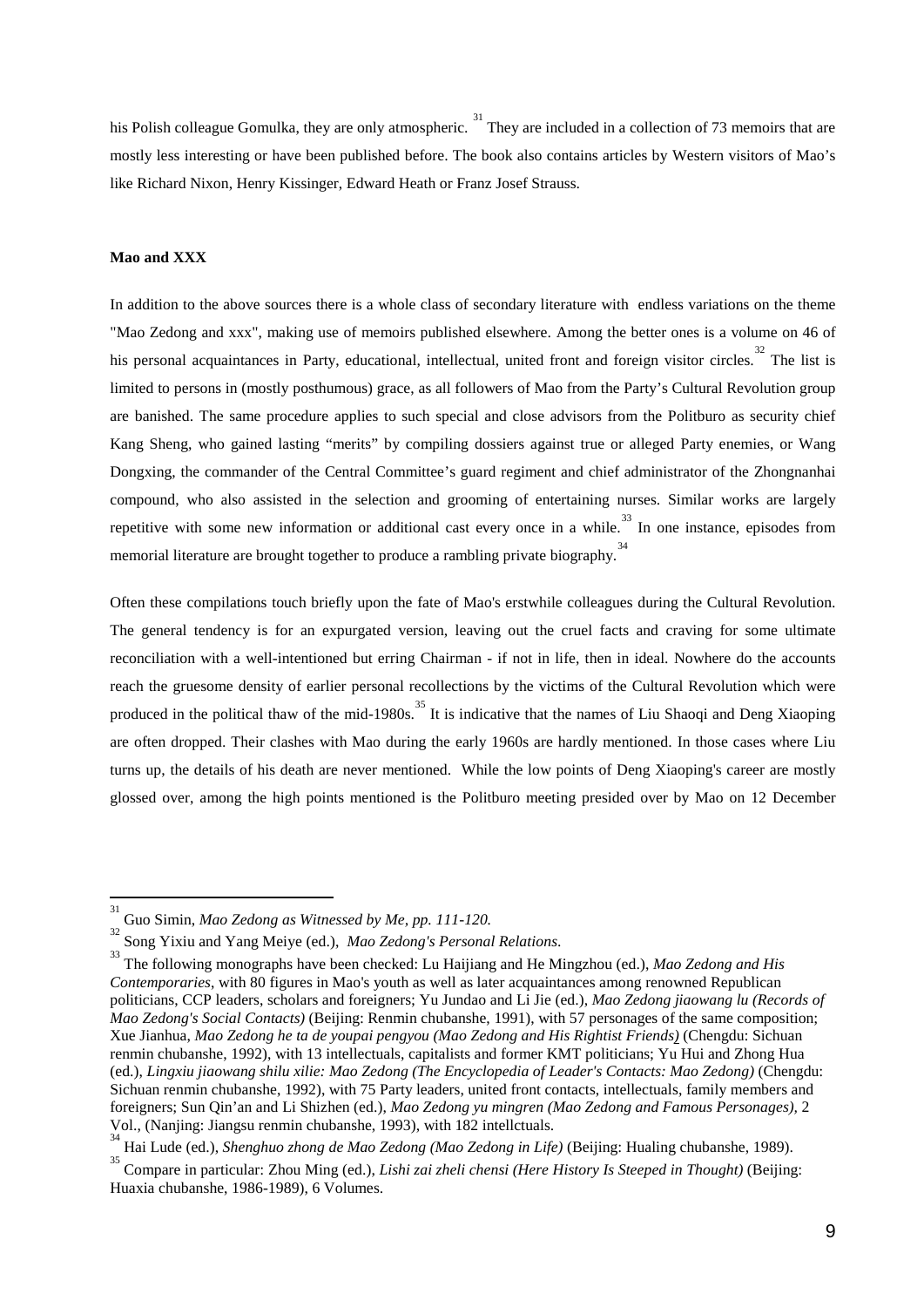1973 during which the Chairman ordered a chorus singing of the "Three Main Rules of Discipline and Eight Points of Attention" before announcing Deng's accession to a leading post in the Military Commission.<sup>[36](#page-11-0)</sup>

There is an inadvertent element of humor in such scenes. But is it humorous to read about Mao's acquaintance Wu Han who also misunderstood the Hai Rui ruminations of the Great Helmsman and whose ensuing suicide in 1967 is just faintly hinted at?  $37$  – His wife followed him to death, his imprisoned daughter became insane. And how are we to react to former classmate and biographer Xiao San who took proletarian internationalism too literally by marrying a German and cultivating Russian friends? He is on the record as a great friend of Mao - with either just a few sen-tences on his imprisonment as a spy during the last decade of the Chairman's life or no word on that subject at all.<sup>[38](#page-11-2)</sup> His only consolation may be that even the tribulations of Zhou Enlai shrink to a pale shadow of reality. He is remembered by his gallant defense of many of Mao's later victims, by his and the Chairman's race against time after their increasingly threatening diagnoses in 1972, and their last personal encounter in December 1974. The most Zhou merits is a mention of the astounding fact of Mao's complete silence on the occasion of his death. But nobody dares to plunge into the depths of a very complicated master-servant relationship with changing roles over the years.

There is one singular exception to the general rule of evasion which permeates most of the literature. With a minuscule print-run of 5,000 copies, the collected biographies of 182 famous Mao friends compiled by the Shanghai Academy of Social Sciences reads like a requiem for China's intellectuals with whom the Chairman allegedly had the most intimate relations.<sup>[39](#page-11-3)</sup> In contrast, and according to the observations of the commander of his bodyguards, he entertained almost no private relations with other Party leaders. In their introduction to the two volumes of the collected biographies the editors declare to aim at "an objective description… without passing judgment" in order to "avoid the curse of later generations". And they live up to this promise. The biographical entries are carefully edited and crammed with interesting details. They contain largely unknown correspondence with Mao and describe the relationship between the Chairman and numerous writers, academics, educators and journalists of the generations born between 1867 and 1931.

It is well-known that it has always been an ambiguous love-hate relationship on Mao's part. In detached, cool and emotionless language the two volumes record just how difficult it has been – thereby leaving an even greater impression. Elders of more than 70 years are sent for re-education to the countryside where they have to herd cattle or clean the latrines. Defendants get their arms stretched into the "jet-plane position" during their interrogations before "people's tribunals" or are kicked back and forth between their torturers. More than half of Mao's acquaintances are condemned to forced labor or years of imprisonment. But even if he learns of such tribulations, the Chairman rests in Olympian serenity: sometimes he intervenes, sometimes he lapses into an eloquent silence that results in one more decade of imprisonment for the defendant. A list drawn up by Zhou Enlai and approved by Mao in August 1967 contains the names of only eight cadres to be spared from the attacks of the Cultural Revolution.

 $\overline{a}$ 

<span id="page-11-0"></span><sup>36</sup> Song Yixiu and Yang Meiye (ed.), *Mao Zedong's Personal Relations*, pp. 218-224. <sup>37</sup>

<span id="page-11-1"></span>Yu Jundao and Li Jie (ed.), *Records of Mao Zedong's Social Contacts*, pp. 200-205; Lu Haijiang and He Mingzhou (ed.), *Mao Zedong and His Contemporaries*, pp. 39-42.

<span id="page-11-2"></span>Xue Jianhua*, Mao Zedong and His Rightist Friends*, pp. 274-298.

<span id="page-11-3"></span><sup>39</sup> Sun Qin'an and Li Shizhen (ed.), *Mao Zedong and Famous Personages*.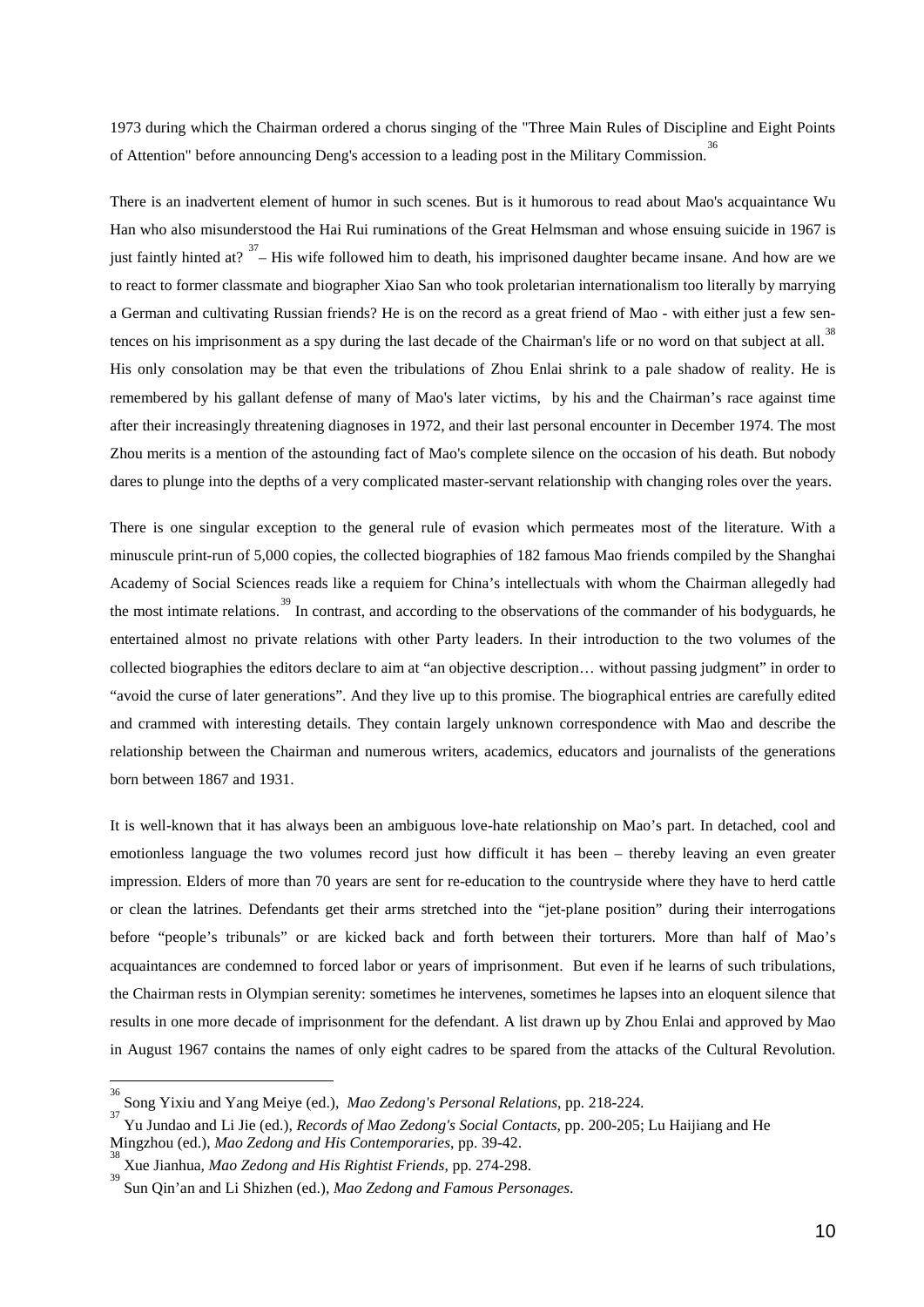Apart from the President of the Academy of Sciences Guo Moruo these are the still useful veteran politicians Song Qingling, Zhang Shizhao, Cheng Qian, He Xiangning, Fu Zuoyi, Zhang Zhizhong and Shao Lizi who survived from the Republican period and stayed on the Chinese mainland.

But the Shanghai collection of biographies is not only noteworthy for the recording of human misery. Among all the books under discussion here, only this work musters the courage to report on Mao's left-wing followers Zhang Chunqiao and Yao Wenyuan who have been intellectuals, too. It reports in detail their collusion with the Chairman from the secret preparations for the Cultural Revolution in 1965 until the ouster of Deng Xiaoping in April 1976.

Another exception to the usual conventions is a book which - although almost hidden by its publication via Guizhou Nationalities Press - is definitely one of the most important work under review here. Making use of authentic memoirs, minutes, self-examinations and other first-hand materials, it outlines the experiences of four of the men who acted as officially endorsed major secretaries for Mao: Tian Jiaying (1948-66), Li Rui (1958-59), Zhou Xiaozhou (1936-38) and Chen Boda (1939-70).<sup>[40](#page-12-0)</sup> (The Chairman's other major secretaries Hu Qiaomu, Ye Zilong, Jiang Qing and Qi Benyu are not covered). The main focus is on Mao's behavior during the Great Leap Forward, the Peng Dehuai affair of 1959 and the Politburo and Central Committee meetings of August 1970 which foreshadowed the fall of his designated successor Lin Biao.

The day-by-day account of the 1959 Lushan conference based on minutes taken by conference participants and a later report on Zhou Xiaozhou is particularly detailed.<sup>[41](#page-12-1)</sup> Because it broke with the tradition of relatively frank discussion in the Party's leading bodies and cemented Mao's absolute dominance, this conference became the turning-point for Chinese communism. The main source for the account is a diary kept by Li Rui who acted as one of Mao's secretaries at that time. When he was arrested during the Cultural Revolution, the diary was confiscated by Chen Boda. After the rehabilitation of Peng Dehuai in 1980 the diary served as basic evidence for an officially commissioned work on the Lushan conference. It first was published in an internal edition of 1989. Since 1993 an enlarged Hongkong edition with additional materials from the Party archives and the struggle sessions against Peng Dehuai is available. $42$ 

Li Rui quotes Mao's admission of grave mistakes in numerous conversations during the earlier phase of the meeting and during an amicable chat with his critics after the receipt of Peng Dehuai's famed letter on the mistakes of the Great Leap. But this is followed by ominous machinations in regard to the conference's agenda and procedural

 $\overline{a}$ 

<span id="page-12-0"></span><sup>40</sup> Nan Guang (ed.), *Mao Zedong and His Four Major Secretaries*. Sources for the book are four commemorative pieces on Mao's secretary Tian Jiaying written by his wife and close colleagues, Peng Dehuai's and Chen Boda's self-examination, two research pieces on Zhou Xiaozhou and Chen Boda, the CC circulars on the Lin Biao affair as well as a volume by Li Rui on the 1959 Lushan conference. The latter was commissioned by the Party leadership in 1980 on the occasion of Peng Dehuais's rehabilitation.

<span id="page-12-1"></span><sup>41</sup> *Ibid*, pp. 71-172, 196-201, 238-241.

<span id="page-12-2"></span>Li Rui, *Lushan huiyi shilu (Records of the Lushan Conference)* (Hongkong; Tuandi tushu gongsi, 1993). For the earlier edition see: Li Rui*, Lushan huiyi shilu (Records of the Lushan Conference)* (Changsha: Hunan jiaoyu chubanshe, 1989). An abbreviated summary and Li Rui's statements during the meetings for the discussion of the Central Committee's 1981 resolution on Party history can also be found in: Li Rui, *Mao Zedong de zaonian yu wannian (Mao Zedong's Youth and Old Age)*, (Guiyang: Guizhou renmin chubanshe, 1992), pp. 120-209.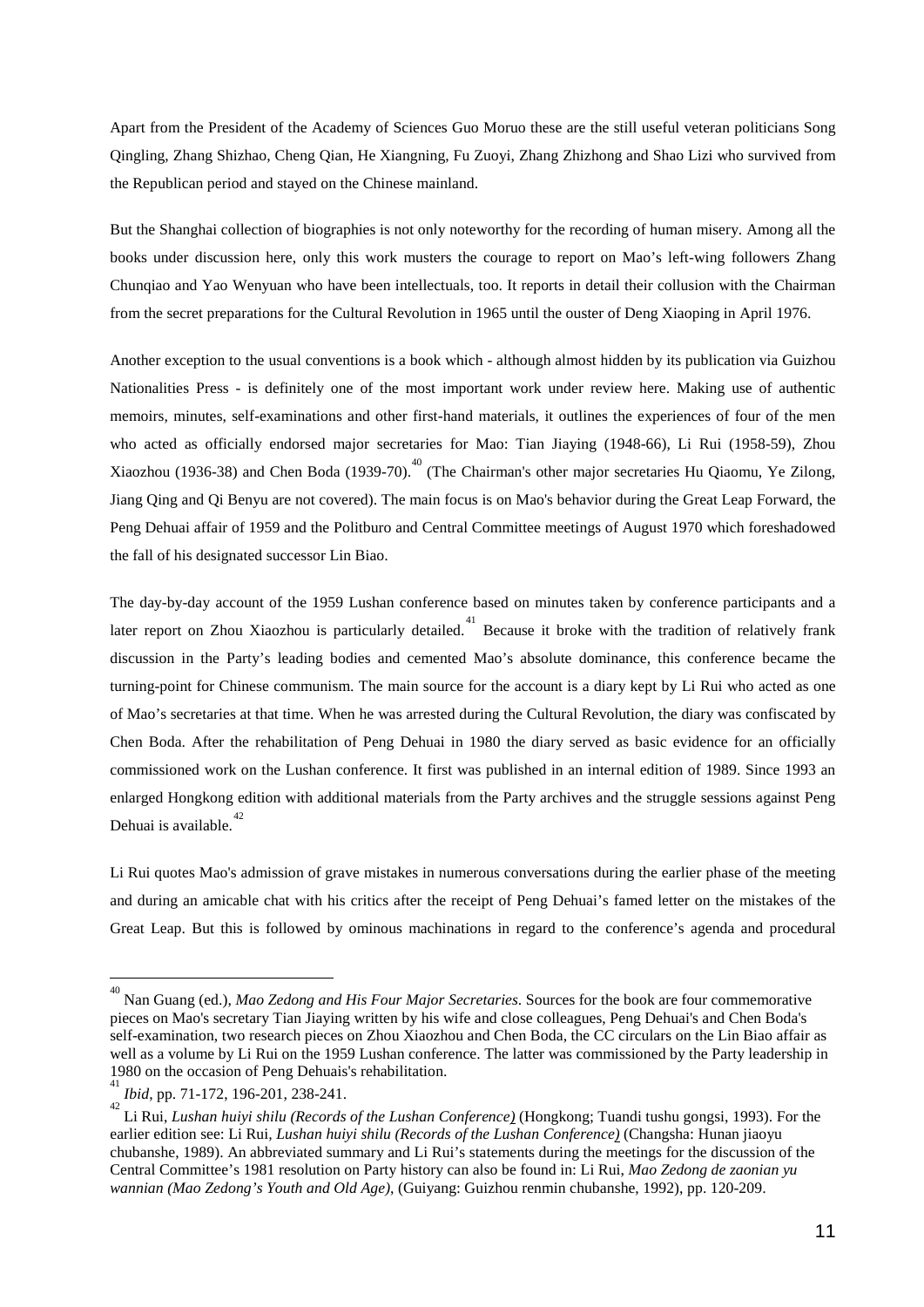questions. Mao's well-known conference speech signals a sudden volte-face characterized by self-defense. Even though the attacks on his opponents become increasingly violent, the counter-criticism of Peng Dehuai first starts in a mild manner. In this context, Zhou Enlai's attitude is particularly instructive. He and Politburo member Chen Yun had opposed Mao's economic "adventurism" during the first leap of 1956, causing the Prime Minister to become the target of repeated attacks by the Chairman in 1958 ("… only 50 meters distance from the rightists!") and to deliver a self-criticism. The minutes of his dialogue with Peng Dehuai that were recorded on 23 July 1959 only a few hours after Mao's speech throw a revealing light on the division of labor and the informal rules of the game in the leading circle:

Zhou Enlai: 90 million people have climbed to new heights. 10.7 million tons [of steel] are a revolution. But 27 to 30 million are without substance. We now have realistically targeted 13 million.

Peng Dehuai: [In my letter] I spoke of "losses and gains". This referred to the small, indigenous ones [steel furnaces] by the masses. Only them, not the ones with foreign [technology].

Zhou Enlai: Putting losses first was done intentionally. Realism and discouragement are two things.

Peng Dehuai: After 10.7 million tons the heads became heated. He [Mao Zedong] is also responsible for this. But the main line cannot vacillate. Moreover, he cooled down relatively early, already in October [1958]. Why did I send this letter to the Chairman? I had the feeling that the Communist Party does not dare to allow criticism. If you write something down, every word must be balanced. I really could not bear this any longer.

Zhou Enlai: The Chairman has said, in the main it [the letter] is good, but its direction is not quite correct. Of course, he did not mention names. But beware, there is nothing great here. You still have not reached the stage of "anti-adventurism", but there is such a tendency. It is only a problem of cognition until now, only this. Such a criticism is also beneficial.

Peng Dehuai: It violates basic principles of the Party, if no criticism can be voiced in the Communist Party !

Zhou Enlai: The targets for steel, iron, coal cannot be fulfilled. Quite tight. Transportation is a big problem, too. Timber, fertilizer, grain continue to be scarce. Capital construction is even more important. And then machines, budget, finances, foreign trade… Shanghai coal reserves are down to only seven days. Grain reserves stood at only 15.5 million tons in June. The population increased by 20.8 million last year. Judging from our experiences from the First Five-Year Plan, the relationship between money and material value should amount to 1 : 9.6 Yuan. In 1956 we had reached 1 : 8.8. Things became critical at that time.

Peng Dehuai: Why do we never talk about these things at the conference?

Zhou Enlai: We first talked about these difficulties, like on a meeting for remembering past bitterness. It is not good, if this is misunderstood and leads to discouragement.

Peng Dehuai: You know people just too well, always cunning and wily.

Zhou Enlai: That's a method. Didn't I commit the mistake to oppose adventurism in 1956? At that time I made big words and was ill-prepared. I spoke out at the second CC plenum. You have to be careful and learn your lesson. This time you stepped in for me. But in view of my experience you even wrote that the general line has been mainly correct. You didn't use the word "adventurism". But I made statements in both directions.[43](#page-13-0)

However, three days after this dialogue the tone of criticism changes and a merciless witch-hunt starts against the persons who had dared to openly blame the Chairman for the Great Leap debacle and who had commented his

<u>.</u>

<span id="page-13-0"></span><sup>43</sup> Li Rui, *Records of the Lushan Conference*, pp. 162-163.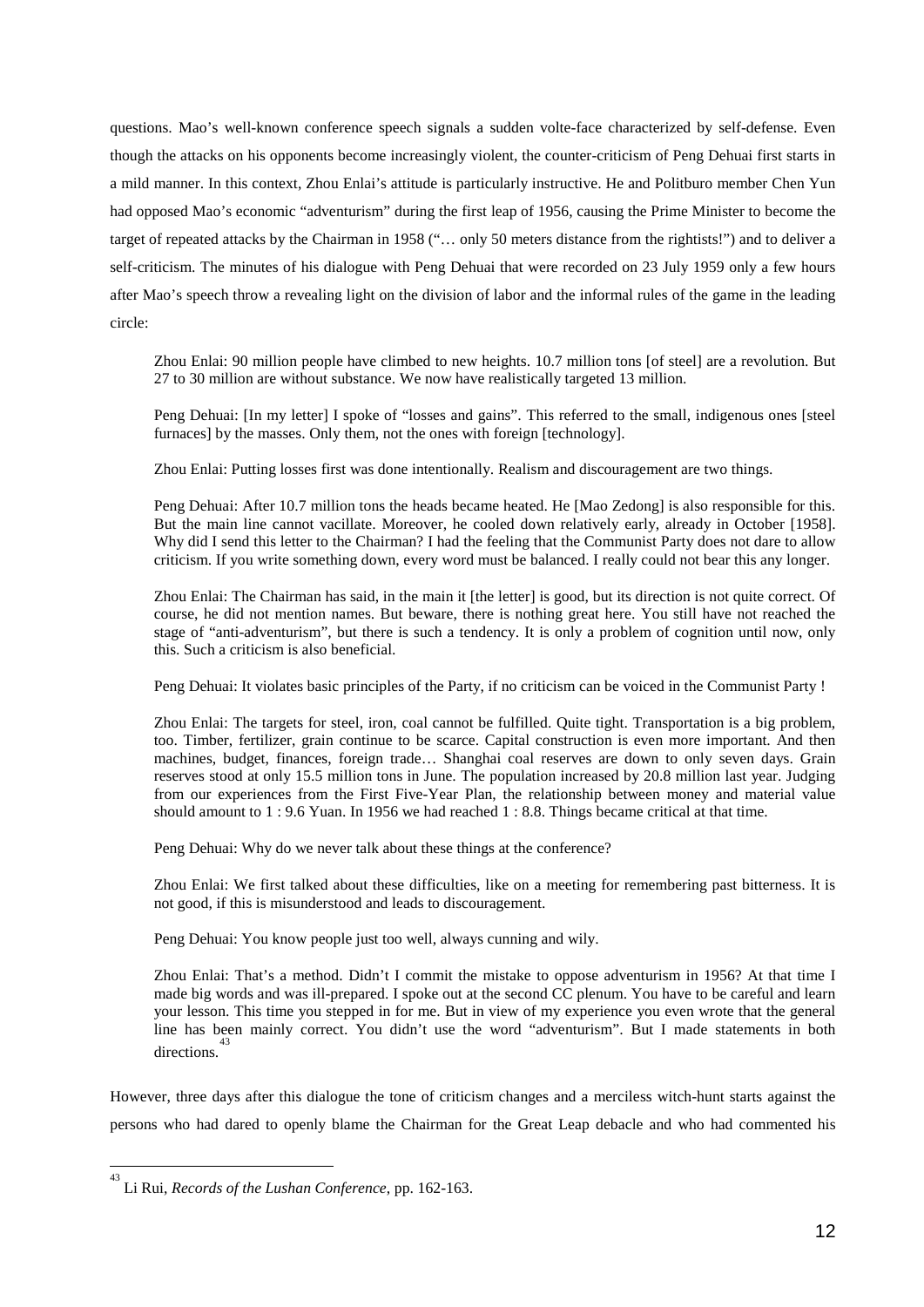diatribes against the inner-Party opposition with the remark "Like in Stalin's later years!". Meticulous minutes are produced. We thus learn that the speech of Vice-Minister of Foreign Affairs Zhang Wentian with critical statements on Mao was 8,000 characters long – but only 270 characters dealt with the achievements of the Great Leap, while the word "but" was used 39 times, the word "imbalance" 13 times, the words "bottleneck of production" 12 times, and the words "big losses" 108 times.<sup>[44](#page-14-0)</sup>

The verbatim records of two Politburo Standing Committee meetings on 31 July and 1 August 1959 are most noteworthy. Here a revengeful Chairman is lashing out on his critics, disciplining a dissenting Zhu De, cherishing a sycophantic Lin Biao and concentrating his dreaded powers of memory on the past career of Peng Dehuai.<sup>[45](#page-14-1)</sup> Li Rui also pitilessly records the assiduous consent of most other Party leaders to Mao's tactics and their participation in the weeks of unceasing criticism and self-criticism. There also is the new text of a speech before the Central Committee on 11 August 1959 in which an incensed Mao condemns them all: the "anti-Marxists, people opposed to dialectical materialism, subjective idealists, empiricists..., bourgeois democrats..., dogmatists...." <sup>[46](#page-14-2)</sup> After 29 days of such relentless accusations Peng Dehuai and his followers capitulate, and Mao at long last accepts their resignations from office and their self-criticisms as sufficient.

In all these cases the power of definition plays a crucial role. It is the Chairman who passes the judgment on sufficiency or insufficiency, and it is him who single-handedly decides the direction and scope of criticism. With his remark "We do not only debate problems but persons!" he unleashes attacks against opposition activities that, according to him, had been organized and planned long in advance. His order brings all attempts to treat the Peng Dehuai case as "a problem of cognition" to an end. In the Cultural Revolution it effectively amounts to a death verdict for Peng Dehuai. Mao played the same role as supreme judge in 1953 when he answered the carefully thought-out question whether Liang Shuming suffered from ideological or political problems. His answer "ideological problems", uttered after long hesitation before a breathless audience, spared the philosopher the worst.<sup>[47](#page-14-3)</sup> Two years later Mao again intervened decisively when he changed the designation of writer Hu Feng from "anti-Party" to "counterrevolutionary element". This time the small editorial modification resulted in 21 years of imprisonment without trial and the insanity of the accused.<sup>[48](#page-14-4)</sup>

Even in old age Mao continued to be feared for his outbursts of anger. In August 1970 he demonstrated the same ability to turn the tables on inner-Party opposition on Mount Lushan, where he suddenly claimed decades-long differences with his aghast secretary Chen Boda. This conference, the Politburo meeting preceding it and the Byzantine intrigues concerning the office of state presidency are also covered meticulously.<sup>[49](#page-14-5)</sup>

<span id="page-14-0"></span> $\frac{1}{44}$  $^{44}_{45}$  Ibid., pp. 136-144.

<span id="page-14-1"></span> $^{45}_{46}$  Ibid., pp. 201-239.

<span id="page-14-2"></span>Ibid., pp. 330-345. <sup>47</sup>

<span id="page-14-3"></span>Wang Donglin, *Liang Shuming and Mao Zedong*, p. 34.

<span id="page-14-4"></span>Sun Qin'an and Li Shizhen (ed.), *Mao Zedong and Famous Personages,* pp. 629-639.

<span id="page-14-5"></span><sup>49</sup> Nan Guang (ed.), *Mao Zedong and His Four Major Secretaries*, pp. 258-286.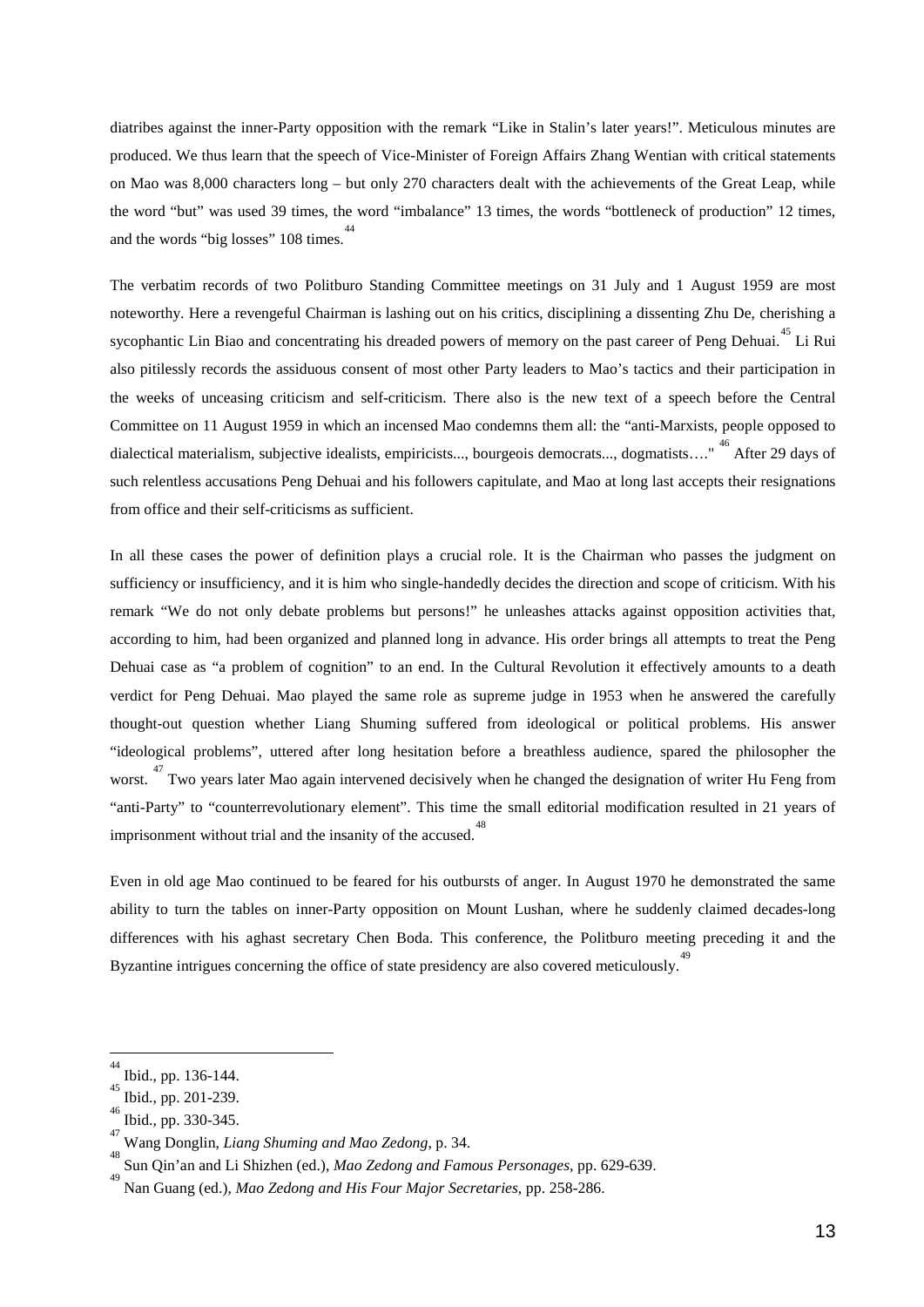The more Mao refuses the position of state president ("I am a good director, not an actor!"), the more Lin Biao insists on a re-appointment to this office that had become vacant after the purge of Liu Shaoqi. Speculations focus on the likelihood that under the circumstances it will automatically fall to Mao's deputy. But the more Lin Biao clings to his position, the more determined Mao becomes to abolish the office and to counter the plans of his "closest comrade-in-arms" who threatens to become too powerful. As a counter-move the Lin Biao camp pushes the glorification of the "ingenious, creative" contributions of the Chairman to ever new heights. It starts zealous attacks on "counterrevolutionary elements who will leap up for joy, if they hear that Chairman Mao will not become state president, … who take advantage of his great modesty in order to denigrate Mao Zedong-thought…" Mao answers with a theoretical debate on the question whether in Marxism geniuses or the masses are the driving forces of history. After profound deliberations of such interesting matters of principle an uneasy truce is reached between the Chairman and the Vice-Chairman: Mao prevails with the abolishment of the state presidency, Lin is allowed to continue as his deputy. However, Mao's secretary, Party theoretician Chen Boda who had supported Lin Biao, is purged for theoretical overestimation of the genius but practical underestimation of his ingenuity. His steep fall leads straight into the Qincheng jail for political prisoners where he stays for nearly a decade.

While these are the highlights of the volume on the four major secretaries of Mao, it also contains many other interesting details on customs in the Zhongnanhai compound for the political leadership. Life in the historical courtyards and villas of this hermetically secluded part of the imperial palace grounds is characterized by graded access privileges that gradually undermine the comradely atmosphere of former days and replace it with envy, mistrust and mutual observation. Also covered are decision-making processes in the CCP, such as Hu Qiaomu's editing of Mao's works in 1950 and 1960, secret stipulations adopted at the August 1958 Beidaihe conference against cadres doubting the steel production targets, Chen Boda's and Zhang Chunqiao's row over the drafting of the 1969 Party Congress documents, the use of secretaries for conducting grass-root surveys, and Mao's skill in playing off feuding factions of the leadership.

Another important source is a volume with reminiscences on Mao's major secretary Tian Jiaying who committed suicide in 1966. The work was edited by his widow and contains important information on internal Party affairs during the 1950s and 1960s, among them details on the conflicts between Mao and Liu Shaoqi after 1960. So domineering is the Chairman's presence even in June 1962, that it is his single veto which prevents an early recourse to household farming at that time. Liu Shaoqi and Deng Xiaoping had supported it and had asked Tian Jiaying to suggest this sensitive step to Mao Zedong in a clever way:

Mao Zedong listened silently. He did not utter one single word. This was completely different from the reporting to Liu Shaoqi, who had soon interrupted Tian Jiaying and had continuously stated his opinion without any reservation. Mao Zedong finally posed a question to Tian Jiaying: "Does your suggestion give pride of place to the collective or the private economy?" This nailed down Tian instantaneously. He had not prepared an answer to this question which struck like lightening from the sky. Mao Zedong continued to ask: "Is this your personal opinion, or is it the opinion of somebody else?" Tian answered: "This is my personal opinion." Mao Zedong did not state his opinion at that time. But refraining from a statement also expresses a kind of attitude. He only did not voice his opinion. $\overline{5}$ 

<u>.</u>

<span id="page-15-0"></span><sup>50</sup> Dong Bian et al. (ed.), *Mao zedong he ta de mishu Tian Jiaying (Mao ´Zedong and His Secretary Tian Jiaying)*,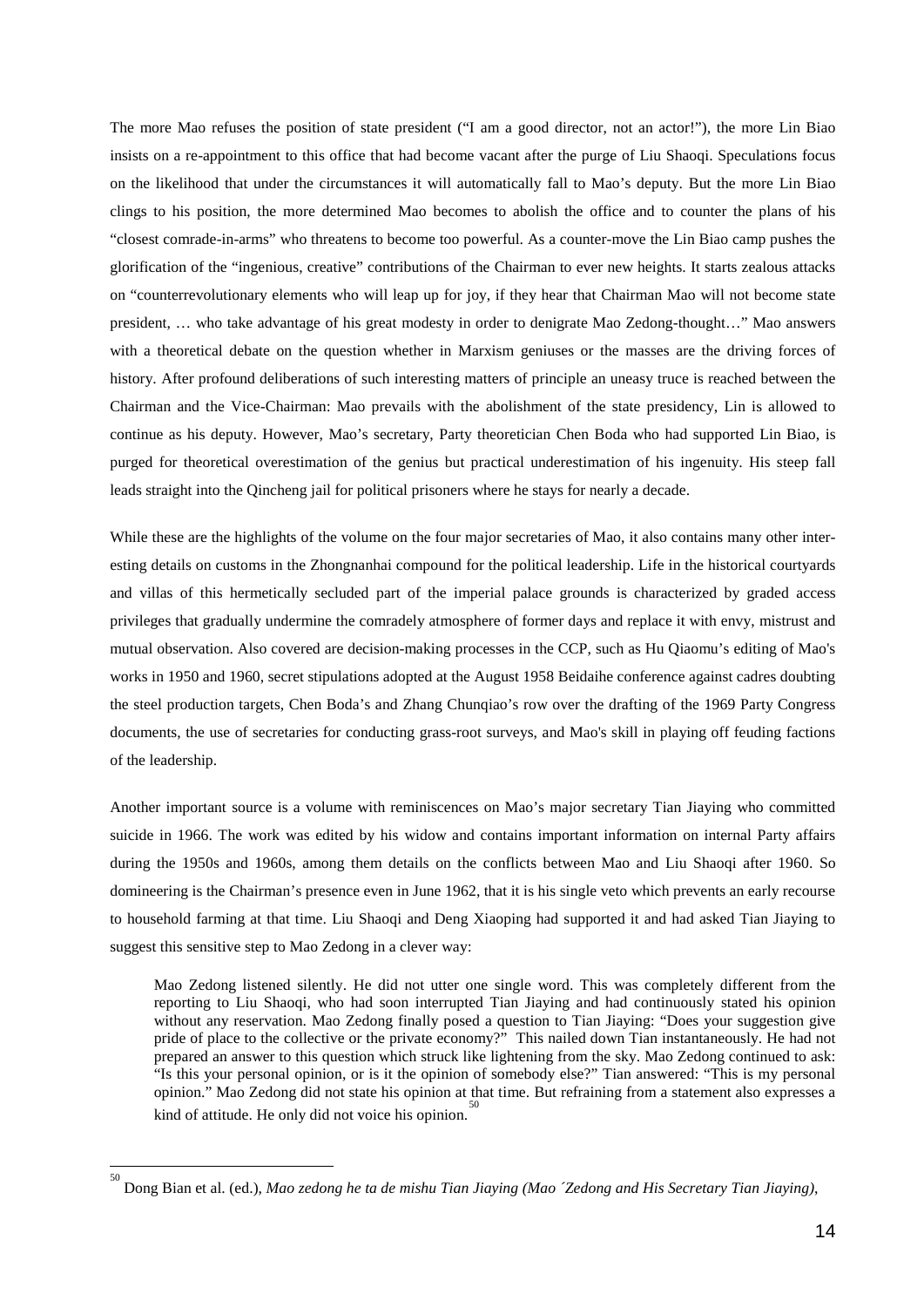#### **Mao's inspection tours**

Two books on Mao's inspection tours since 1952 also stand out. Both are uneven collections of disparate materials. These include the rather dull tour reports from the early 1950s which document Mao's emerging personality cult. They are mainly based on the complete text of Xinhua reports that were only published in abbreviated form at that time. More interesting are the reports on Mao's hectic inspection activities during the Great Leap Forward, ranging from his ebullient visions for a land of plenty during his August 1958 talks with commune zealots in North China to his increasing doubts about grossly inflated production figures after November of that year.<sup>[51](#page-16-0)</sup>

Mao's sobering encounter with unabashed village elders from his native Shaoshan just prior to the Lushan conference is recorded here. His interlocutors complain about hunger rations, cadres beating up peasants, meals in unpopular canteens and the separation of couples in collective dormitories for men and women. Also recorded is a villlager's reaction to official reports about paddy yields of 5,000 catties per mu: "What devil has cheated you there? They must have dumped grain on the fields!" Further topics are the Mao-Peng confrontation on Mount Lushan and Mao's veering between anti-Right and anti-Left courses in the rectification of communes.<sup>[52](#page-16-1)</sup>

Other highlights of the inspection tour accounts are the December 1965 meetings in Hangzhou and Shanghai, with Mao watching the inner-Party conflict about the Wu Han case and withholding judgment for days, inviting everybody to his birthday party and finally proclaiming his stand against his guest Peng Zhen in a toast at the dinner table<sup>[53](#page-16-2)</sup>; the inspection tour to Zhengzhou, Wuhan and Shanghai from July to September 1967 during which Mao personally mediated between royalist and ultra-leftist factions in the Wuhan incident before he escaped from the hot spot and revoked his more radical instructions for the Cultural Revolution<sup>[54](#page-16-3)</sup>; the autumn 1971 tour to the middle and lower Yangzi area, adding detail to the alleged assassination attempt which occurred at that time<sup>[55](#page-16-4)</sup>; and the long sick-leave in Changsha from September 1974 to spring 1975 when Mao manipulated inner-Party feuding between the Left and the Zhou Enlai-camp from afar.<sup>[56](#page-16-5)</sup>

The inspector must have wavered in his evaluation of tour impressions. In addition to his usual infatuation with the creative powers of the masses, the literature also records the following excerpt from Mao's conversation with one of his bodyguards: "I worry. They hide many things from me. They can make preparations wherever I arrive. You

-

<sup>(</sup>Beijing: Zhongyang wenxian chubanshe, 1991), p. 69.

<span id="page-16-0"></span><sup>51</sup> Jia Zhenqiu (ed.), *Mao Zedong's Inspection Tours*; Xiao Xinli (ed.), *Xunshe dajiang nanbei de Mao Zedong (Mao Zedong Inspecting Areas North and South of the Yangzi)* (Beijing: Zhongguo shehui kexue chubanshe, 1993). <sup>52</sup>

*Ibid.* pp. 163-287; Jia Zhenqiu (ed.), *Mao Zedong's Inspection Tours*, pp. 1-39, 194-198, 209-212, 217-285.

<span id="page-16-2"></span><span id="page-16-1"></span>*Ibid*, pp. 199-208.

<span id="page-16-3"></span>*Ibid*, pp. 174-180, 289-303; Xiao Xinli (ed.), *Mao Zedong Inspecting Areas North and South of the Yangzi*, pp.  $371 - 381$ .

<span id="page-16-4"></span>*Ibid*, pp. 402-419; Jia Zhenqiu (ed.), *Mao Zedong's Inspection Tours*, pp. 182-193.

<span id="page-16-5"></span>*Ibid*, pp. 86-100.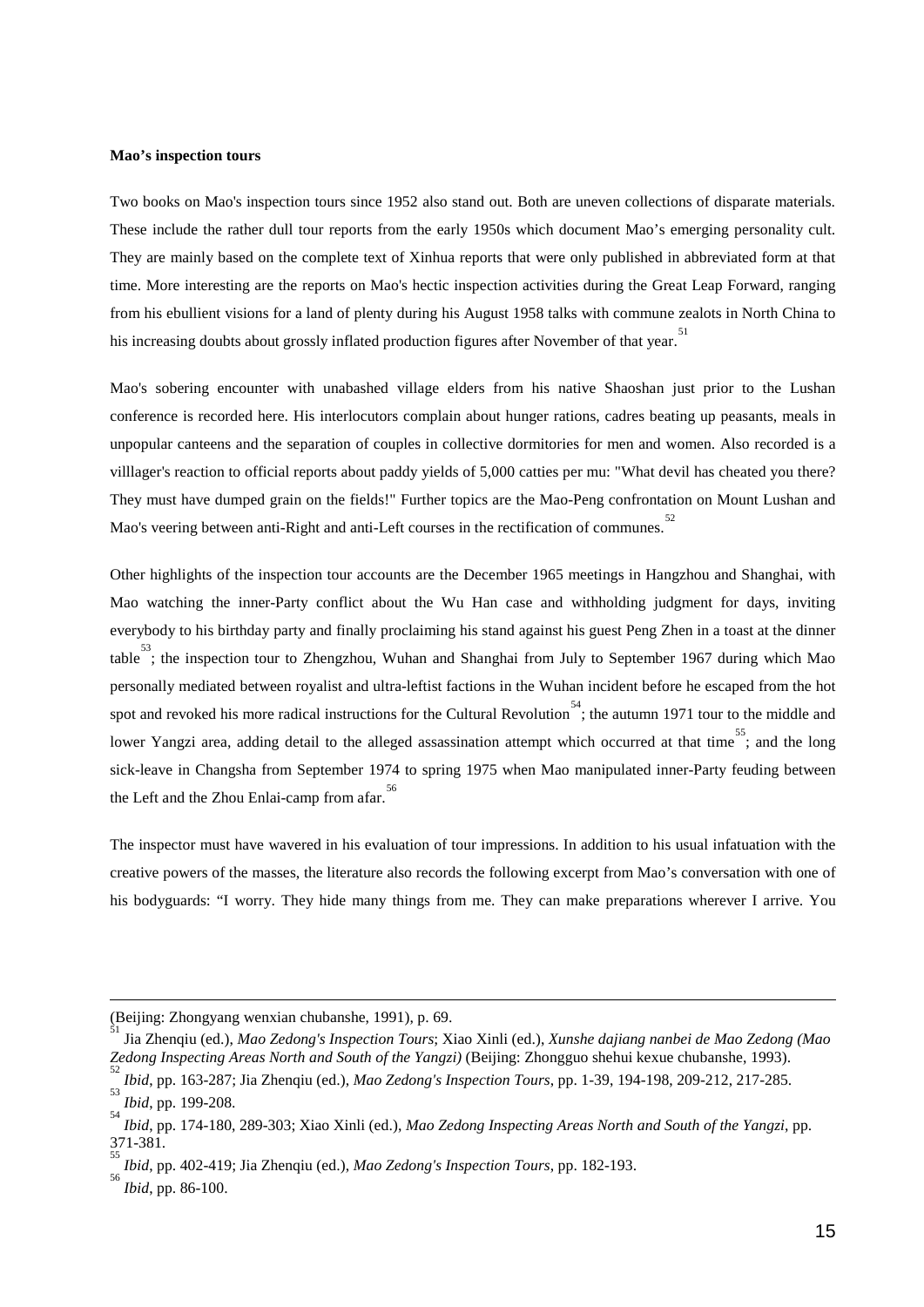should go down! You can see the true situation and report to me..."  $^{57}$  $^{57}$  $^{57}$  A Chinese publication has even less illusions when it describes the inspection syndrome, in particular after 1959:

We can imagine that Mao Zedong's personal inspections of provinces, prefectures and counties at that time were different from his former investigations of the Hunan peasant movement or of land reform in Xingguo. What he could see on the spot were the ideal, successful points, the glorious side. As grass-root cadres, the lower-level cadres of provinces, prefectures and counties held an attitude handed down by Chinese culture: you report your successes to your superior and not your difficulties. Who among them would have shown Mao Zedong the dark, unfavorable or problematic aspects of his work? Who would have reported to him his defeats, mistakes or contradictions with the center? …

Whenever reports on difficulties showed up, Mao Zedong immediately took them to mean criticism of himself. In this way, an intense atmosphere of struggle took hold of the whole Party. The character of problems gradually changed, people who held different views in front of Mao Zedong became persons who were bought, seduced, corrupted or influenced by the class enemies (including bourgeoisie, imperialism and revisionism), weak figures succumbing to the sugar-coated bullets.

Unfortunately, the inspection tour accounts are incomplete. They contain only partial minutes, suppress many proleftist interventions by Mao during his last years, and omit a large number of the Chairman's sojourns in various parts of China. There should be, for instance, approximately 25 different stays in Changsha<sup>[59](#page-17-2)</sup> - but only ten are covered. Hangzhou, a favorite resting place for Mao during the winter season, is also neglected. And there is a striking absence of any account on Mao's campaigning during the Hundred Flowers Movement of 1957. In contrast to the well-documented Lushan conferences of 1959 and 1970, the decisive Beidaihe conference of August 1958 and Mao's internal statements on the eve of the Great Leap remain largely taboo. They seem to be embarrassing to some Party leaders who were carried away by Mao's rhetoric at that time.

Only hints are dropped in regard to the Chairman's prophesies that shook the mind of many a leader: the impending fall of the family institution, the industrialization of the country within five to seven years and the soon arrival of communist society, the abolishment of salaries and monetary payments and the transition to natural supplies, further forced expropriations on the way to the People's Commune of China.<sup>[60](#page-17-3)</sup> The literature therefore presents the familiar picture of a mosaic that has to be pieced together from fragments. Nevertheless, some gems are revealed. One of these is the report on the Red Guard trial of former Foreign Affairs Minister Chen Yi. In the course of repeated mass interrogations Marshal Chen has been reduced to a thin shadow of his former corpulent and witty self. But Zhou Enlai and the then Chief of Staff Yang Chengwu rushed back to Peking from Wuhan in July 1967 in order to pass on a fresh insight from Mao: "Chen Yi is a good comrade." This produced the following scene during another struggle meeting in the Foreign Affairs College:

Chen to Yang: "Have you got any news?"

Yang: "Yes. The Chairman has said: 'Chen Yi is a good comrade'.'"

Chen: "What kind of face did he make during that remark?"

<u>.</u>

<span id="page-17-0"></span><sup>57</sup> Li Pengcheng, Mao Zedong and Chinese Culture, p. 357.

<span id="page-17-1"></span>Ibid., pp. 333, 338.

<span id="page-17-2"></span><sup>59</sup> Jia Zhenqiu (ed.), *Mao Zedong's Inspection Tours*, p. 56. <sup>60</sup>

<span id="page-17-3"></span>Li Rui, *Mao Zedong's Youth and Old Age*, pp. 246-248.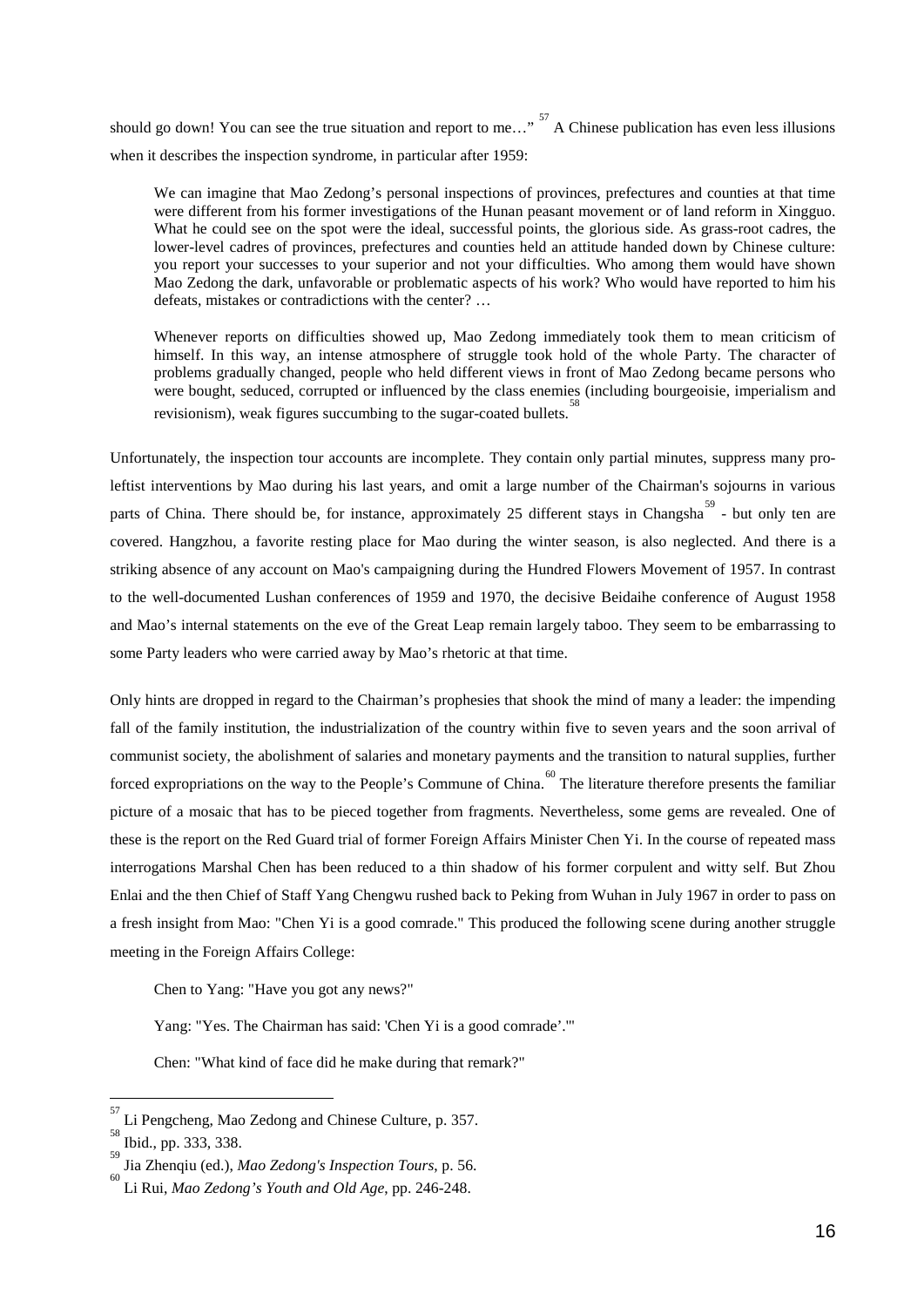Yang: "He sat on the couch, smoked and was happy."

Chen mustering his spirit and suddenly declaring to the meeting in a loud voice: "Please, open the last page of *Quotations From Chairman Mao*. The Great Leader, Chairman Mao, is instructing us: 'Chen Yi is a good comrade'.'"

Instant outburst from the rebels down there: "Cheating!", "There is no such line!"

Chen after amusedly studying the children shouting and waiting until the clamor has subsided: "It has been transmitted by Comrade Yang Chengwu, testified by Premier Zhou and said by the Great Leader, Chairman Mao: 'Chen Yi is a good comrade.' Would all comrades please recite this Supreme Instruction together with me!" [61](#page-18-0)

#### **Political folklore**

This episode leads straight to the last group of materials under review, for which the term political folklore seems most appropriate. Two examples should suffice to demonstrate the bent which Mao's life can take in the hands of Party propagandists with a sense for popular mythology. One consists of disjointed episodes put together under the tell-tale title *Mao Zedong in Danger*. [62](#page-18-1) Excerpts from the chapter head-lines give a flavor: "As Soon As Mao Zedong Stepped Into the Sleeping-Room of the Director, a Company of Soldiers Was Storming In"; "Li Te Exploded Like Thunder, Drew His Left Revolver and Pointed It At Mao"; "Chiang Kaishek Sent Three Telegrams to Invite Mao Zedong for Negotiations to Chongqing, Mao Did Not Care For His Own Safety and Made For the Tiger's Lair", "While the Enemies' Bullets Kept Whizzing Past Mao's Head, He Walked On Steadfastly". All the couplets for a modernized edition of *Water Margin* seem to be ready ... and a volume on *The Enigma of Mao* picks up the thread.<sup>[63](#page-18-2)</sup> It recounts the struggle between Chiang Kaishek and Mao Zedong, "the two dragon sons of heaven", the "water dragon's" flight to Taiwan and the "heavenly dragon's" ultimate triumph, made possible by Mao's prudent consultation of a Daoist. The old wizard advised the conqueror to enter Beijing on 9 September 1949, a good date for strengthening the Yang and weakening the Yin. And in reply to Mao's question about the length of the newlywon peace he uttered a mystical number: 8341. It turns out to be the later code for Mao's unit of bodyguards, with 83 presaging the span of Mao's life and 41 alluding to the years that will pass between Mao's ascent to leadership at the Zunyi meeting of 1935 and his death in 1976.

We have left the sinister domain of politics and are back to the blissful land of the preordained - which, because of its inherent justification for the status quo, is just the way some people would like to have it. But as foreign infidels we cannot fail to take note of the victims on the long march to destiny. This modest reading of just 43 works reveals: eight major secretaries of Mao, among whom three committed suicide, three suffered more than a decade of imprisonment and one was forgotten for nine years; four designated successors, one dumped in a crematorium (Liu Shaoqi), one crashed in the desert (Lin Biao), one imprisoned until his death (Wang Hongwen), and one disposed of soon after the Chairman's decease (Hua Guofeng); nine other close comrades-in-arms who perished in the Cultural

<u>.</u>

<span id="page-18-0"></span><sup>61</sup> *Ibid*, p. 299.

<span id="page-18-1"></span>Li Zhanping and Li Shuqin (ed.), *Mao Zedong lixian ji (Mao Zedong in Danger)* (Beijing: Zhongguo shuji chubanshe, 1993).

<span id="page-18-2"></span><sup>63</sup> Xiao Feng and Ming Jun (ed.), *The Enigma of Mao Zedong*.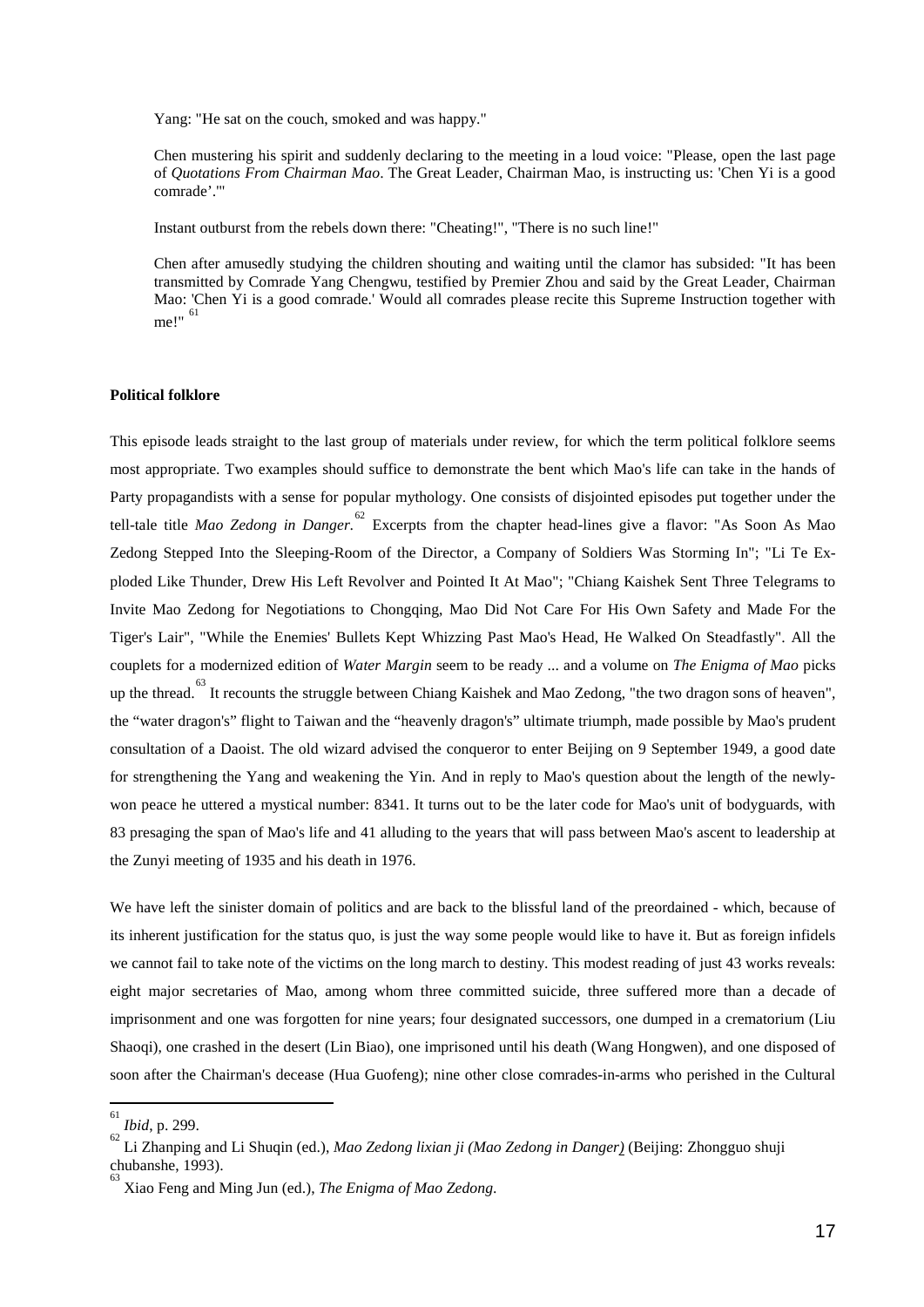Revolution and dozens sent off to prolonged periods of labor reform; three wives divorced or sacrificed for politics, three sons meeting death in war and revolution, one son mentally deranged, one adopted son imprisoned immediately after his benefactor's death, and four daughters dead or missing. And there are other disturbing scenes: General Luo Ruiqing whose limbs were broken during a failed suicide attempt insists on a limping salute to the Chairman; former Party-head Li Lisan praises Mao before swallowing a deadly overdose of pills; secretary Tian Jiaying who, after risking some frank remarks in front of Mao, breaks down, kneels before the Chairman and begs for forgiveness; writer Ding Ling, banished to a Chinese Siberia, who returns after Mao's death to confirm the greatness of her persecutor...

Mao has put it well: "Revolution is not a dinner party." But what else is it ? The literature reviewed here seems uncertain in its final judgment. Mao as the founding-father of New China, the architect of national unification, the guardian of China's independence and the prime mover of her renewed march to wealth and power is uncontested. <sup>[64](#page-19-0)</sup> But he remains controversial as the Great Rebel and Great Egalitarian of modern Chinese history, provoking reactions that range from deliberate down-play to lasting horror.

It is reassuring to read Li Rui's reflections on traditional elements in Mao's thinking and his left-wing voluntarism starting in 1951-52 with the acceleration of rural collectivization and the abrupt termination of New Democracy - they signify the existence of independent thought and a new, more empirical Party history literature.<sup>[65](#page-19-1)</sup> His personality cult and his belief in historical cycles, his clinging to Confucian or Legalist philosophies of the state and his borrowings from the Chinese classics, his peasant egalitarianism and utopian thought from the Chinese tradition are the catchwords that describe Mao's deep ambivalence vis-à-vis China's heritage. Radically rejected and favorably received at the same time, it continues to provide points of reference for molding the country's future. Li Rui finds the circumstances of the Great Leap revealing for the mental universe of Mao. While the Party's agricultural department hoped to whip up enthusiasm by transmitting the utopian writings of China's late-Confucian philosopher Kang Youwei (1858-1927) to the grass roots, and Mao eulogized the Daoist revolutionary Zhang Lu (2nd century A.D.) before the Central Committee, Party theoreticians excerpted the passages on the future Communist society contained in Marx's *Critique of the Gotha Pogramme.* Basic supplies free of charge, restrictions for private property and limitations for social hierarchies are the common denominators of these diverse sources of inspiration which fired the communist movement in Europe as well as Chinese peasant uprisings of the past.

Another work on the Chairman interprets the old and new Mao cult in the context of a popular craving for protecting deities firmly rooted among Chinese peasants. <sup>[66](#page-19-2)</sup> It shows that many members of the urban elite are well aware of Mao's dubious position in Chinese political culture and his dual role as a harbinger of future tidings and a burden from the country's past. Li Rui links up with present times by warning against the continuing obstacles for reform policies that are created by Maoist thinking. He traces the roots of the Party's disregard for democracy back to a

 $\overline{\phantom{a}}$ 

<span id="page-19-0"></span><sup>64</sup> Comp. the archetypical Qu Zhi (ed.), Lishi da chao zhong de Mao Zedong (Mao Zedong in the Surge of History) (Beijing: Renmin Zhongguo chubanshe, 1992).

<span id="page-19-1"></span>Li Rui, The Reading Matter of the Young Mao Zedong, pp. 279-286; also printed in: Renmin ribao (People's Daily), Beijing: 28 March 1988. Comp. also Li Rui, *Mao Zedong's Youth and Old Age*, pp. 294-319. 66

<span id="page-19-2"></span>Xiao Feng and Ming Jun (ed.), *The Enigma of Mao Zedong*, pp. 342-372.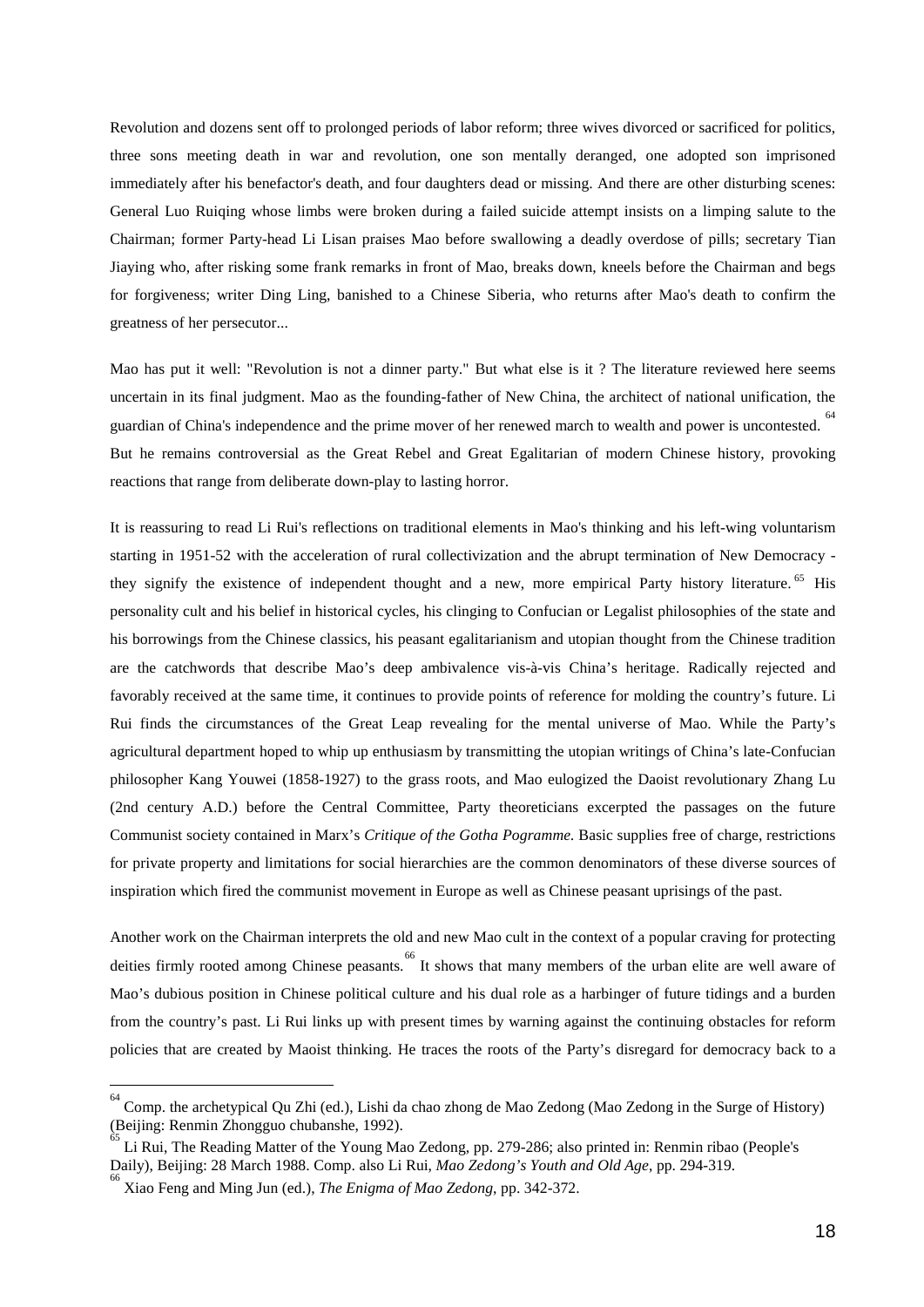tradition of paternalism and feudalism. Moreover, he calls for taking the 1981 *Resolution on Party History* as the beginning rather than the termination of new studies on Mao.  $67$  The implications become evident in his remarkable work on the left-wing extremism of Mao Zedong during the later stages of his career. The book openly points out the similarities that exist between Mao's early abandonment of New Democracy (in 1950 still declared as a project for the next decades) and the transition to socialism pushed through in 1953 on the one side, and the utopian leap experiments pursued by the Chairman since 1958 on the other. <sup>[68](#page-20-1)</sup> This is clearly different from the orthodox Party line which has reaffirmed Mao's policies before 1958. Yet another study therefore vaguely alludes to problems "that until now have found no thorough theoretical solution". <sup>[69](#page-20-2)</sup>

The majority of the studies under discussion here does not contribute to such reflections on Party history. Quite the opposite, they resort to anecdotal story-telling and to a high degree of conformity with the 1981 *Resolution on Party History.* Criticism is allowed only of the Chairman's post-1957 policies. In these works Mao's campaign against counter-revolutionaries after 1949 and his intensely debated timing for the expropriation of industrialists, the Gao Gang purge of 1954, the Hu Feng affair and the accelerated collectivization drive of 1955, the first Leap Forward of 1956 and the Hundred Flowers of 1957 continue to be taboo. Mao the revolutionary strategist before 1949 is also sacrosanct. A Mao-saga for children shows the desire to continue the hero cult, uphold socialist legitimacy and eschew unwanted debates in its most extreme form: it simply terminates Mao's biography in the early 1950s, at a time where many people who used to wish him "ten thousand years of never-ending life" and who now have got wiser would have liked to send him off to honorable retirement.<sup>[70](#page-20-3)</sup>

Of course, it is legitimacy what it is all about. How can it be explained that in 1981 the Central Committee continued to endorse the achievements of the 1955 collectivization drive – with quasi-privatization of agriculture prevailing today? Why was it necessary to confiscate private enterprises during the mid-1950s – when so much effort is spent on their re-establishment today? Why do we have to praise Mao's campaigns against the Chinese intellectuals since 1951 – when almost all their victims have been openly or tacitly become rehabilitated by now? What remains of Chinese communism, if only the struggle for an independent, free and democratic China is reconfirmed – and all later campaigns are seen as ending up in failure?

Most Chinese studies want to preserve positive memories of the Chairman. Their stance reflects the very traditional assumption that stability and power rest on unity in publicly proclaimed thought and strength in autocratic leadership. Not surprisingly, this belief is expressed by another Chinese autocrat. Yet the unresolved issues of the literature signal an unresolved conflict between yearning for a strong man and aching under him, a conflict, which transforms into the tensions between compliance and defiance in Chinese politics and in its twin - Chinese historiography.

 $\overline{\phantom{a}}$ 

<span id="page-20-0"></span><sup>67</sup> Li Rui, *Mao Zedong's Youth and Old Age*, pp. 319-326.

<span id="page-20-1"></span>Ibid., pp. 210-326.

<span id="page-20-2"></span>Li Pengcheng, *Mao Zedong and Chinese Culture, pp. 295f, 300, 302f, 329, 331.* <sup>70</sup>

<span id="page-20-3"></span>Shi Zhongquan and Chen Dongcao (eds.), *Mao Zedong de gushi (The Mao Zedong Story)* (Beijing: Zhonggong zhongyang dangxiao, 1993), 10 volumes.